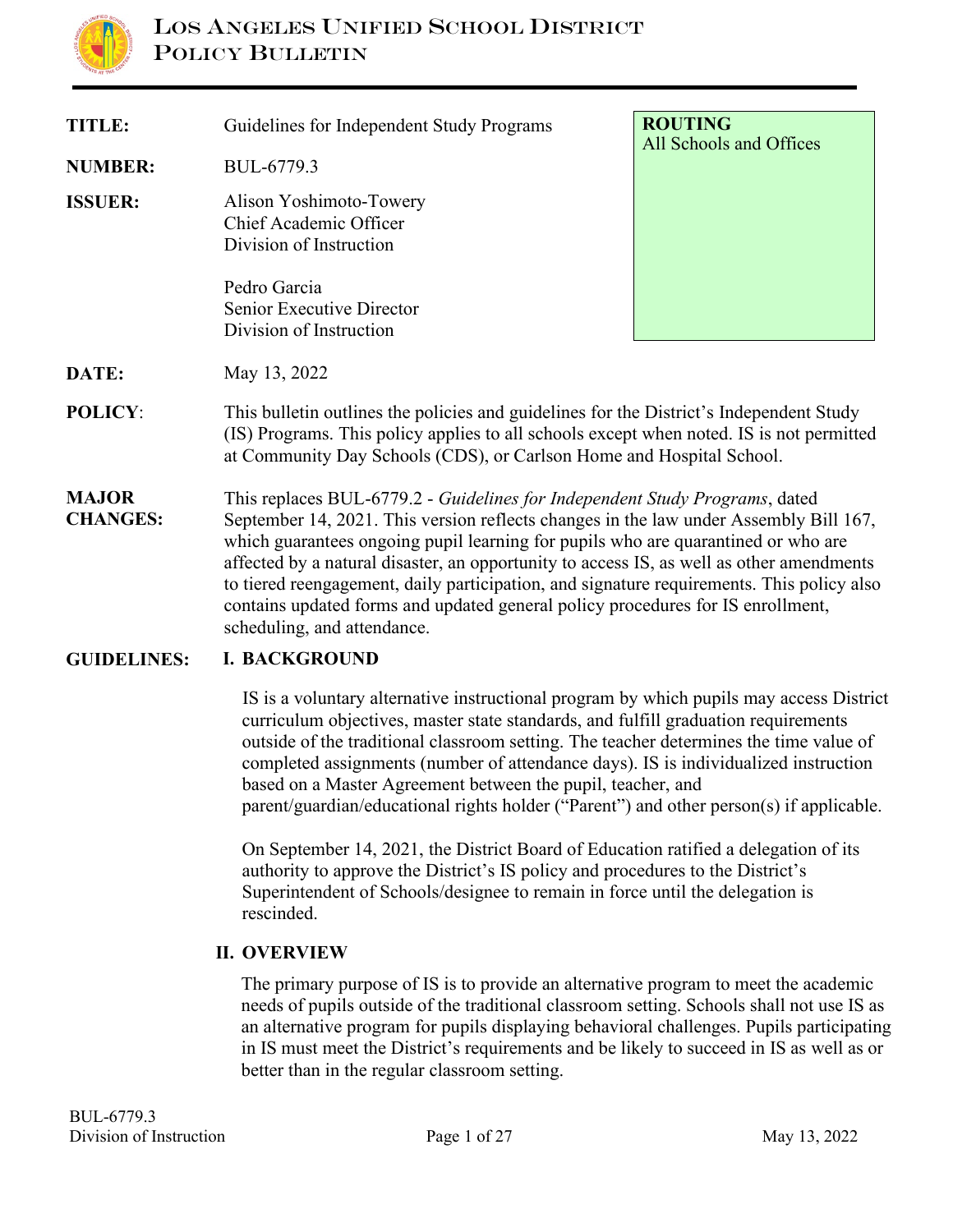

IS is a voluntary instructional program and a choice made by the pupil, parent, the teacher(s) and other certificated school staff. No pupil or staff member shall be required to participate in IS. All pupils must have the option of a full program in a traditional classroom setting at the time IS is made available and should the pupil decide to transfer from IS at any time, the option of a traditional classroom setting must be available within five instructional days of the parent's request.

Educational opportunities offered through IS may include, but shall not be limited to, the following:

- Special assignments extending the content of regular courses of instruction.
- Individualized study in a particular area of interest or in a subject not currently available in the regular school curriculum.
- Individualized alternative education designed to teach the knowledge and skills of the core curriculum. IS shall not be provided as an alternative curriculum. Note: Individualized Education Plan (IEP) teams may determine that IS is appropriate for a pupil on the alternate curriculum if the pupil is able to make satisfactory educational progress in IS.
- Continuing and special study during travel.
- Volunteer community service activities and leadership opportunities that support and strengthen pupil achievement.
- Individualized study for a pupil whose health would be put at risk by inperson instruction, as determined by the parent of the pupil, or a pupil who is unable to attend in-person instruction due to a quarantine due to exposure to, or infection with, COVID-19, pursuant to local or state public health guidance.

IS courses shall be consistent with the California State Frameworks and Standards. IS content shall be aligned to grade level standards and provided at a level of quality and intellectual challenge substantially equivalent to in-person instruction. For high schools, this shall include access to all courses offered by the Local Educational Agency for graduation and approved by the University of California or the California State University as creditable under the a-g admissions criteria. No course included among the courses required for high school graduation shall be offered exclusively through IS.

## A. Key Definitions

The following definitions apply to this policy:

- 1. Independent Study (IS): An alternative to classroom instruction consistent with a school district's course of study and is not an alternative curriculum. Participation is voluntary.
- 2. Written Agreement: The Master Agreement (MA) and subsidiary agreements, including the Record of Assignment (ROA) for the individual pupil participating in IS.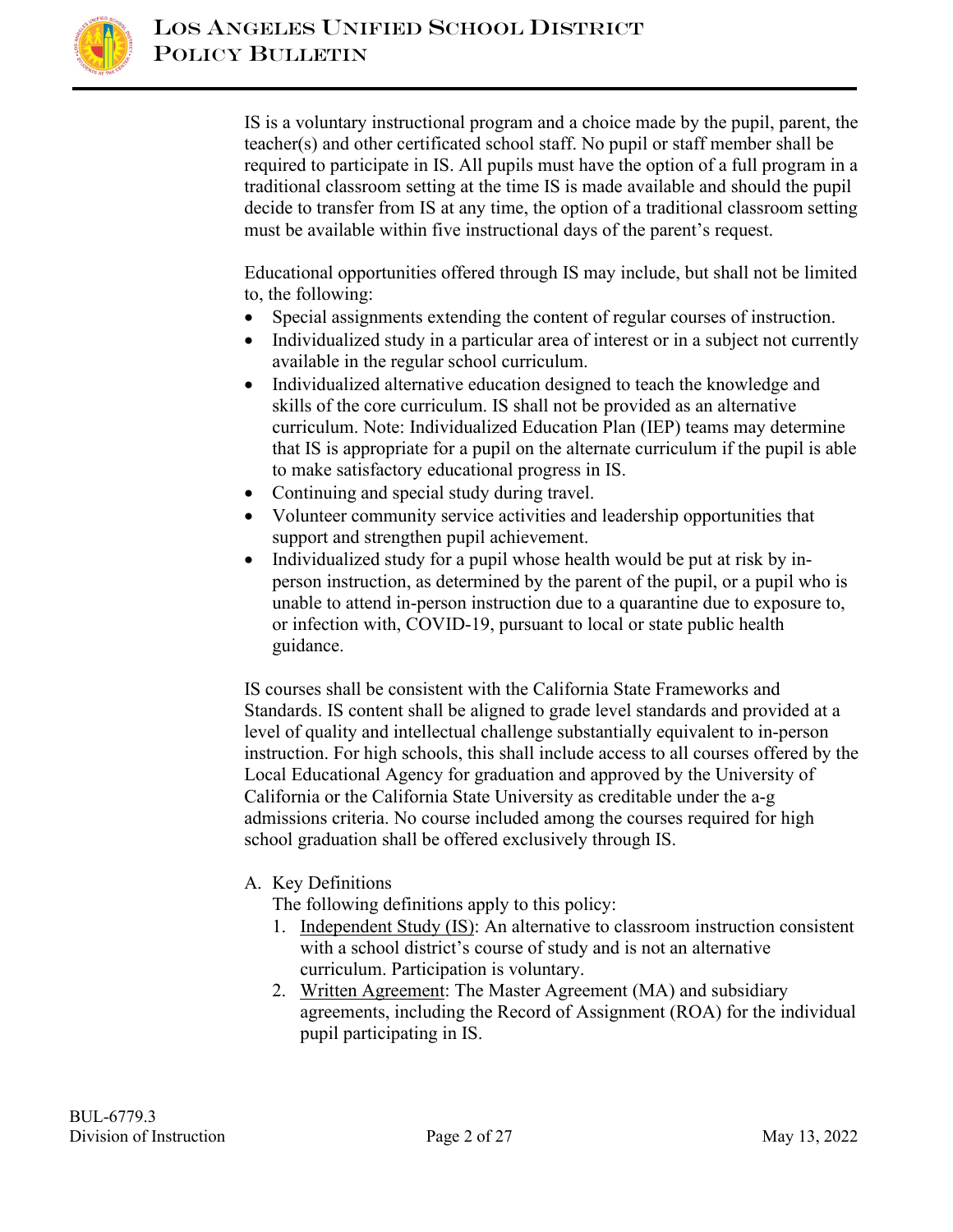

- 3. Live Interaction: Interaction between the pupil and Local Educational Agency classified or certificated staff, and may include peers, provided for the purpose of maintaining school connectedness, including, but not limited to, wellness checks, progress monitoring, provision of services, and instruction. This interaction may take place in person, or in the form of internet or telephonic communication.
- 4. Parent: A parent includes the natural parent, adoptive parent, legal guardian, or educational rights holder.
- 5. Pupil-Parent-Educator Conference: Prior to signing a Master Agreement for IS, the parent can request a meeting to discuss educational options. This meeting will include, at a minimum, the pupil, parent, and teacher, IS supervising designee, or other certificated school personnel designated by the principal. The meeting may be conducted by telephone, videoconference, or in-person meeting. An education advocate may also attend this meeting at the parent's request. During this conference, questions about curriculum offerings and nonacademic supports available in IS may be discussed.
- 6. Synchronous Instruction: Classroom-style instruction or designated small group or one-on-one instruction delivered in person, or in the form of internet or telephonic communications, and involving live two-way communication between the teacher(s) and pupil. Synchronous instruction shall be provided by the teacher of record for that pupil as noted below.
- 7. Satisfactory Educational Progress: Shall be determined based on all of the following indicators:
	- The pupil's achievement and engagement in the IS program, as indicated by the pupil's performance on applicable pupil-level measures of pupil achievement and pupil engagement set forth in paragraphs (4) and (5) of subdivision (d) of Education Code (EC) Section 52060.
	- The completion of assignments, assessments, or other indicators that evidence that the pupil is working on assignments.
	- Learning required concepts, as determined by the supervising teacher.
	- Progressing toward successful completion of the course of study or individual course, as determined by the supervising teacher.
- 8. Independent Study Administrator: This administrator who holds a valid teaching credential and oversees the IS program school-wide shall coordinate the processes required for IS which includes scheduling, teacher evaluation of work, and attendance accounting. This administrator oversees and implements a comprehensive system to carry out and ensure compliance with IS policies and procedures on behalf of the District.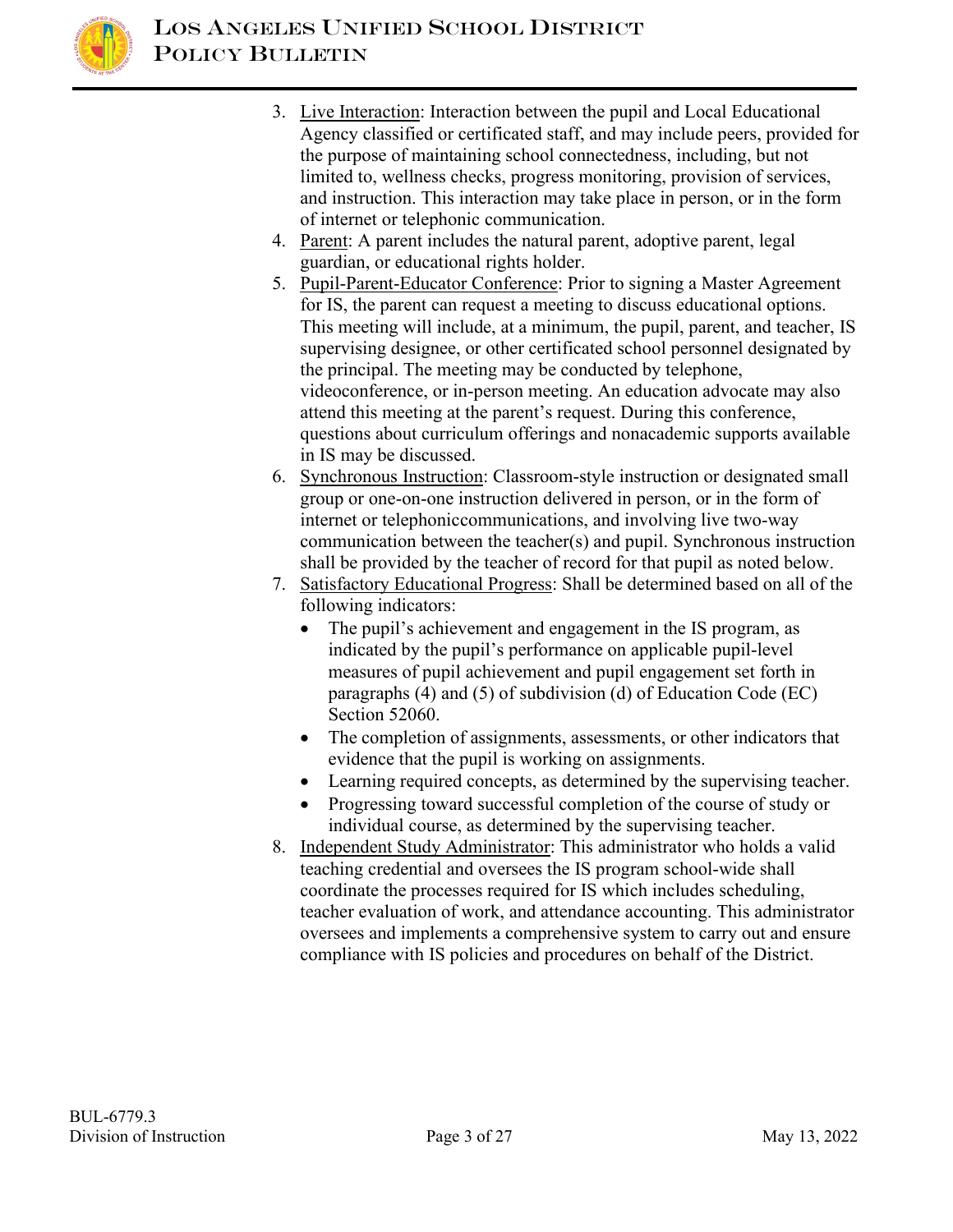

- 9. Independent Study Supervising Designee: This designee provides general supervision, instruction, evaluates the submitted work, coordinates the IS processes by thoroughly completing the applicable Master Agreement (Attachment A, Elementary School Master Agreement for Independent Study (IS), Attachment C, Secondary Schools Master Agreement for Independent Study (IS) or Attachment I, Master Agreement for Independent Study, Extraordinary Conditions, and Record of Assignment Attachment B, Elementary School Record of Assignment (ROA) Form, Attachment D, Secondary Schools Short-Term or Part-Time Record of Assignment (ROA) Form, Attachment E, Long-Term/Full-Time Secondary Schools Record of Assignment (ROA) Form or Attachment J, Record of Assignment Form, Extraordinary Conditions and Attachment G, Secondary Short-Term Evaluation and Certification of Pupil Work, Assignment Credit and Apportionment Attendance Credit for Independent Study) forms included in this bulletin, as applicable and following the procedures included in Attachment K, General Procedures for Placement, Enrollment, & Attendance for All Independent Study Programs.
	- For Long-Term/Full-Time IS at IS schools and Short-Term IS at comprehensive elementary schools, the pupil's scheduled teacher is designated as the IS Supervising Designee.
	- For Short-Term and Part-Time IS at comprehensive secondary schools, one of the scheduled teachers is assigned as the IS Supervising Designee.
- 10. IS Teacher: A credentialed teacher provides general supervision, instruction, evaluates the pupil's work, and administers the Master Agreement aligned to District policies and procedures. For Short-Term and Part-Time IS at comprehensive secondary schools, if the pupil is scheduled for IS with more than one teacher, each teacher is responsible for thoroughly completing the approved ROA, providing instruction, and evaluating the submitted work.
- B. National College Athletic Association (NCAA) Requirements NCAA guidelines regarding nontraditional coursework (defined as online, correspondence, IS, software-based credit recovery, etc.) requires that all of the following criteria be met in order for a course to be used for NCAA initialeligibility purposes.
	- 1. Courses must be four-year college preparatory. College preparatory is defined for these purposes as any course that prepares a pupil academically to enter a four-year collegiate institution upon graduation from high school.
	- 2. The instructor and the pupil have ongoing access to, and regular interaction with one another for purposes of teaching, evaluating, and providing assistance to the pupil throughout the duration of the course.
	- 3. The pupil's work (e.g., exams, essays, assignments) is available for evaluation and validation.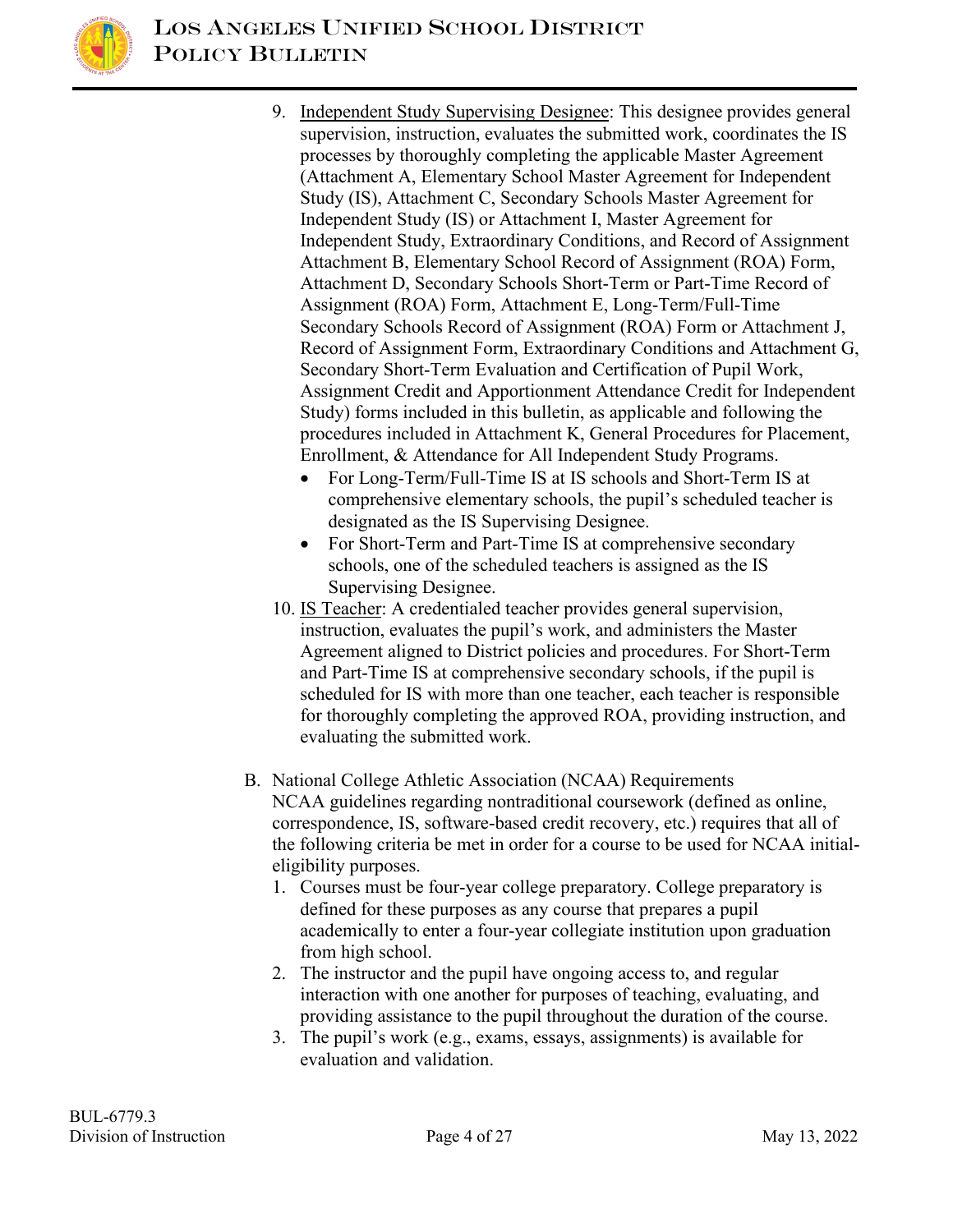

- 4. Evaluation of the pupil's work is conducted by the appropriate academic authorities in accordance with the high school's established academic policies.
- 5. The course includes a defined time period for completion as stipulated in the Master Agreement.
- 6. The course is acceptable for any pupil and is placed on the high school transcript.
- C. Equity of Pupil Services

No funds or other item of value shall be provided to the pupil or pupil's parent that the District does not provide to pupils who attend regular classes. Providing access to connectivity and Local Educational Agency-owned devices adequate to participate in an IS program and complete assigned work, or to participate in an IS course, shall not be considered funds or other items of value.

All pupils enrolled in IS shall receive appropriate existing services and resources to enable them to complete their IS courses successfully. School administrators shall ensure the same access to all existing services and resources as available to other pupils in the school of enrollment.

## **III. SUPPORTING DIVERSE PUPIL POPULATIONS**

The following provides information/guidelines for supporting pupils with IEPs, pupils with 504 plans, English learners, and pupils in entertainment and allied industries seeking enrollment in an IS program.

A. English Learner

All English Learners (ELs) need to be provided a comprehensive ELD program, comprised of Designated ELD (dELD) and Integrated ELD (iELD). During this instructional time, ELs develop listening, speaking, reading, and writing skills in English. According to the California ELA/ELD Framework, dELD and iELD are defined as follows:

- 1. Integrated ELD (iELD): Instruction provided to ELs throughout the schoolday and across all subjects by all teachers of ELs. The CA ELD Standards are used in tandem with the content standards to ensure pupils strengthen their abilities to use English as they simultaneously learn content through English.
- 2. Designated ELD (dELD): Instruction provided by teachers during a protected time in the school day. Teachers use the CA ELD Standards as the focal standards that build into and from content instruction to develop the critical language ELs need for content learning in English.

Elementary ELs must receive a daily designated time for Designated ELD and Secondary ELs must have an appropriate ELD/Long-Term EL course in their schedule.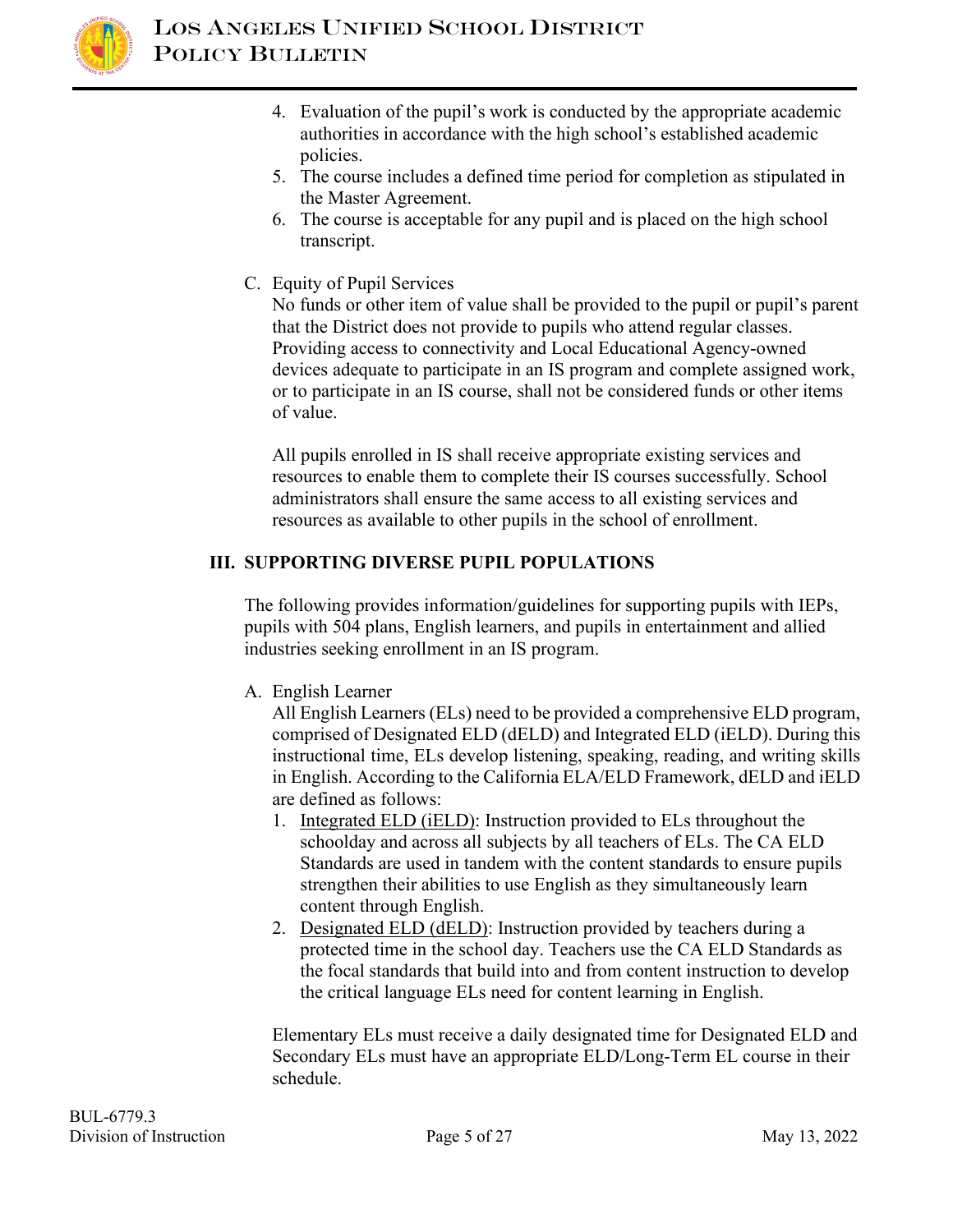

Moreover, the Parent must receive meaningful communication in a language they can understand about the available instructional programs and services, including the right to decline or opt their children out of a school's EL program or out of particular EL services within an EL program.

B. Pupils with IEPs

An IEP team meeting is required to determine if placement in IS is appropriate as a Free Appropriate Public Education (FAPE). As part of the IEP meeting, IEP teams including all relevant related services providers will determine accommodations and how related services may be provided to pupils. A pupil with an IEP may not be enrolled in IS unless the IEP specifically provides for such enrollment, even for a Short-Term or limited time frame or for Part-Time IS. The information regarding the placement, accommodations, and services in IS must be entered in the IEP FAPE 1 and 2 Part 4.

The Education Code provides pupils with IEPs the right to return to in-person learning from IS in no less than 5 instructional days. The District school of attendance will schedule an IEP team meeting within 30 days, not including school breaks of more than 5 days.

For more information on pupils with IEPs and IS, see BUL-5412.3, Procedures for Students with Disabilities Participating in Independent Study School, dated August 2, 2021.

C. Pupil with Section 504 Plan

If the pupil has a Section 504 Plan, the plan should be updated to reflect any changes in accommodations as a result of the IS placement. Information about Section 504 plans can be found at the Educational Equity Compliance Office. Refer to BUL-4692.8, Section 504 of the Rehabilitation Act, issued February 8, 2021.

D. Temporarily Disabled Pupil

A temporarily disabled pupil may receive individual instruction through IS instead of instruction through Carlson Home and Hospital school, if the pupil's parent or if the pupil is over 18 years of age and the District agrees. If a pupil's disability initially appears temporary, but later appears to be ongoing, consider whether referrals for evaluation for special education or 504 are warranted.

E. Pupils in Entertainment and Allied Industries For more information regarding pupils in the entertainment and allied industries, see BUL-6837.1, Pupils in the Entertainment and Allied Industries, dated November 21, 2017.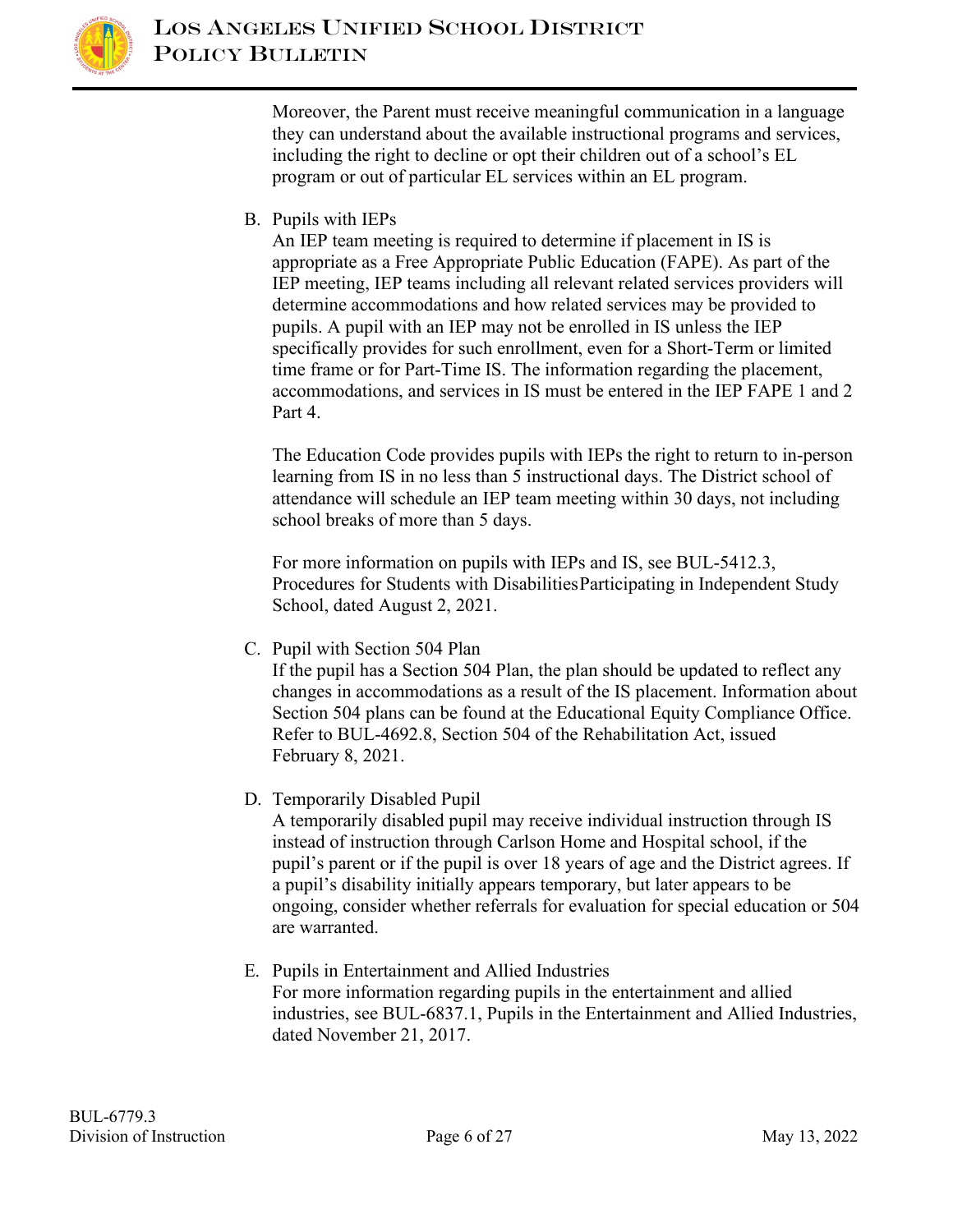

# **IV. CREDENTIALING**

IS for each pupil shall be under the general supervision of a District employee who possesses a valid certification document pursuant to EC section 44865 or an emergency credential pursuant to EC section 44300. Pupils' IS shall be coordinated, evaluated, and documented, as prescribed by law.

The California Commission on Teacher Credentialing and the federal Every Student Succeeds Act (ESSA) require that pupils be taught by a teacher who has met licensure requirements for the grade level and subject area to which the teacher has been assigned, including an appropriate English Learner (EL) Authorization. In the case of special education, the teacher must hold the appropriate authorization for the special education eligibility area of each pupil. In the case of Career Technical Education (CTE), the teacher must hold the appropriate authorization for the specific CTE Industry Sector. A multiple subject or single subject general education credentialed teacher who holds a valid teaching credential obtained via B.A. degree and teacher preparation program that included student teaching, may qualify for credential flexibility via EC section 44865 (Teacher Consent Form for Alternative Settings, which requires teacher and principal consent and can be accessed at [https://achieve.lausd.net/Page/1542\)](https://achieve.lausd.net/Page/1542). Please note that permits and intern documents do not qualify a teacher for EC section 44865.

EC section 44865 does not apply to Special Education, English Language Development, or Career Technical Education courses. In addition, for schools that are designated Title I sites, ESSA requires that the parent of any child who is taught by an inappropriately authorized teacher or a substitute teacher for 20 consecutive days must receive a Parent Notification Letter (see ESSA reference guide available at REF-097901.1, *[Every Student Succeeds Act](https://my.lausd.net/webcenter/portal/wccdoc?dDocName=ID097901)*).

- A. The responsibilities of the supervising teacher shall include, but are not limited to:
	- 1. Completing the Master Agreement (Elementary Attachment A, Secondary Attachment C) and signing it.
	- 2. Completing the subsidiary agreements, Record of Assignments (ROA) (Elementary Attachment B, Secondary Attachments D or E, Extraordinary Circumstances, Attachment J) and supervising and approving coursework and assignments.
	- 3. Maintaining records of pupil assignments showing the date the assignment is given and the date the assignment is due.
	- 4. Maintaining a daily or hourly attendance register in accordance with section XVID 4, Additional Record-Keeping Requirements for the District
	- 5. Providing direct instruction and counsel as necessary for individual pupil success.
	- 6. Regularly meeting with the pupil to discuss the pupil's progress.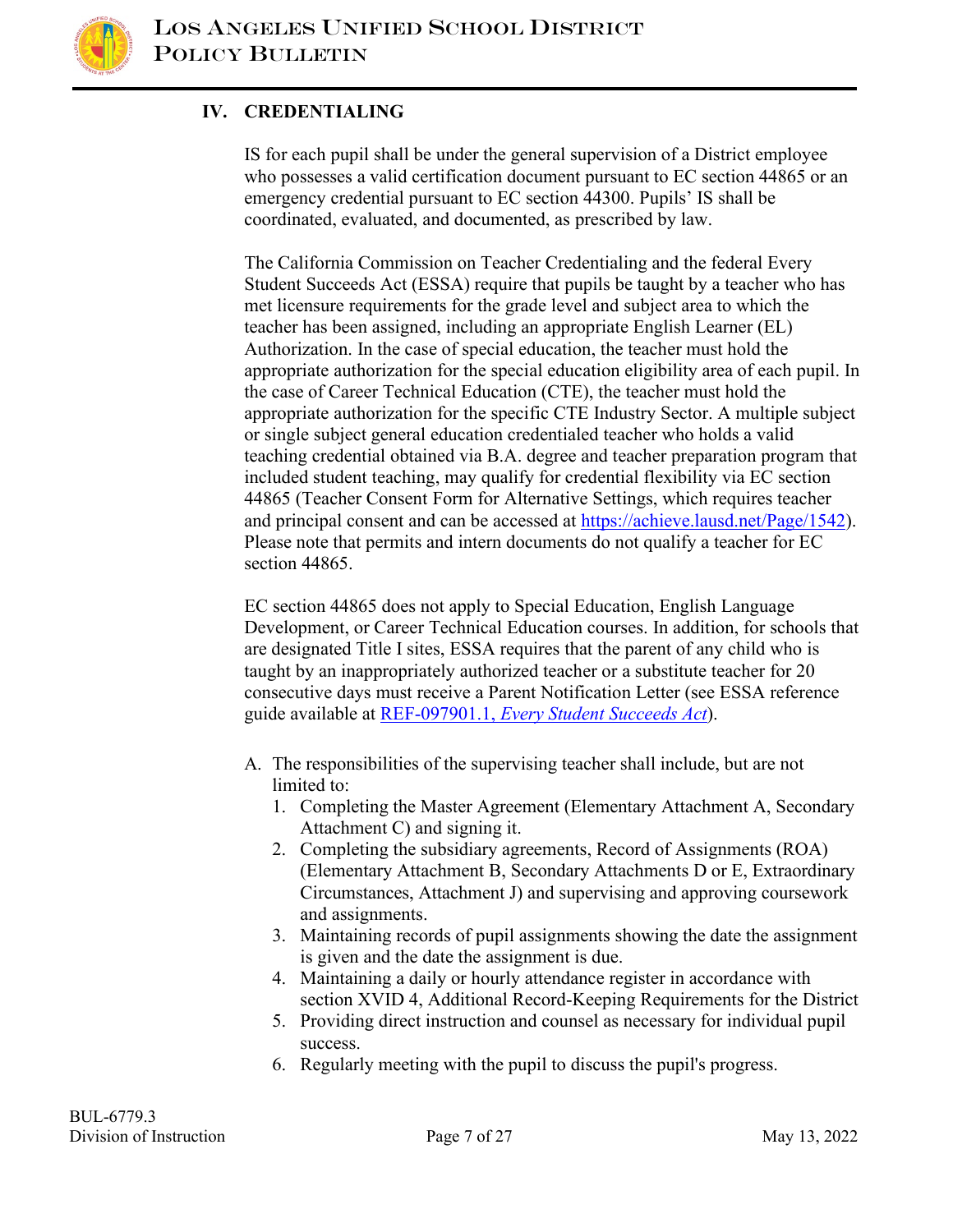

- 7. Determining the time value of assigned work or work products completed and submitted by the pupil.
- 8. Assessing pupil work and assigning grades or other approved measures of achievement.
- 9. Documenting each pupil's participation in live interaction and synchronous instruction, as applicable, pursuant to EC 51747 on each school day for which IS is provided.
- B. At the secondary grade levels, for purposes of "other persons responsible" and is required by federal and state law, the course section teacher, holding a valid subject matter teaching authorization and EL authorization, generally provides the curriculum and assignments to be completed by the pupil. Each IS teacher will evaluate the pupil's completed work assignments and products for determination of academic credit earned. One secondary certificated employee holding the appropriate teaching authorization (as noted above) must be assigned as the IS Supervising Designee to complete the Evaluation and Certification of Pupil Work Assignment Credit and ADA Apportionment Value form (Attachment G) to summarize the credit earned, grade awarded by the course section teachers, and to list and certify the determination of the time value (ADA apportionment value).

## **V. COMMITMENTS NECESSARY FOR SUCCESSFUL INDEPENDENT STUDY**

IS requires the commitment of the pupil and family to ensure academic success. Pupils are expected to work independently, complete assignments in a timely manner with the support of parent monitoring. Parents of elementary pupils requesting IS must make a commitment to properly assist the teacher to meet all the requirements of IS.

At the secondary level, the pupil must make a major commitment, assisted, or supported as necessary by parent and others who may assist directly with instruction. For more information, schools can refer parents to the online learning website at: [https://achieve.lausd.net/onlinelearning.](https://achieve.lausd.net/onlinelearning)

## **VI. RESIDENCY REQUIREMENT**

Participation in IS in a Los Angeles Unified school or program shall be restricted to pupils who reside in Los Angeles County or in a county immediately adjacent to Los Angeles County.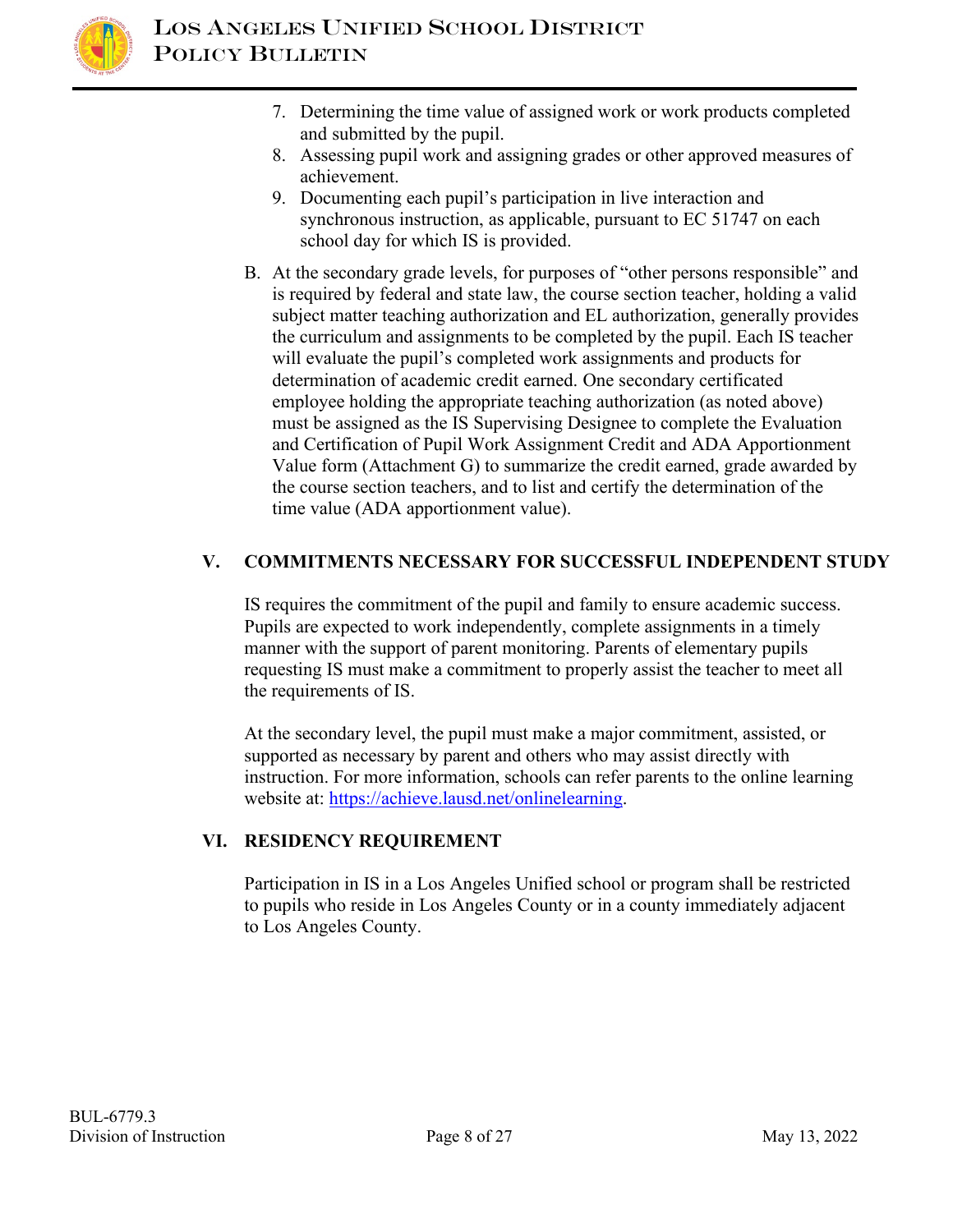

#### **VII. ELIGIBILITY REQUIREMENTS**

Any pupil enrolled in a District school or program is eligible to enroll in IS **except for the following**:

- A. Residence Based on Parent Employment Pupils who have established residency to attend a school within the boundaries of the District based solely on Parent employment within that District's boundaries (EC section 48204 (b)).
- B. Pupils Under Expulsion

For rehabilitation and reinstatement purposes, pupils who are under an active expulsion order will not be assigned to an IS program except for circumstances that are evaluated and approved on a case-by-case basis by the administrator of the Student Discipline and Expulsion Support Unit.

- C. Pupils under Suspension Pupils under suspension cannot be placed in IS during a suspension.
- D. Age Requirement

TK-12 schools may not enroll the following pupils:

1. 21 years of age or older

or

2. Pupils 19 and 20 years of age who have not been continuously enrolled in kindergarten or any of grades 1-12 inclusive since their 18<sup>th</sup> birthday.

Such pupils should be referred to the adult school or Accelerated College and Career Transition (AC<sup>2</sup>T) Program in their area unless the pupil has an IEP.

## **VIII.TYPES OF INDEPENDENT STUDY**

The following are the types of IS programs offered in L.A. Unified:

- Long-Term/Full-Time IS at IS School (City of Angels), TK-12
- Short-Term IS at Comprehensive Elementary, Secondary, Opportunity, Continuation Schools of Attendance
- Part-Time IS Comprehensive Secondary, Opportunity, Continuation Schools of Attendance
- IS Offered During Extraordinary Conditions

IS is offered as follows in some program term types but not all.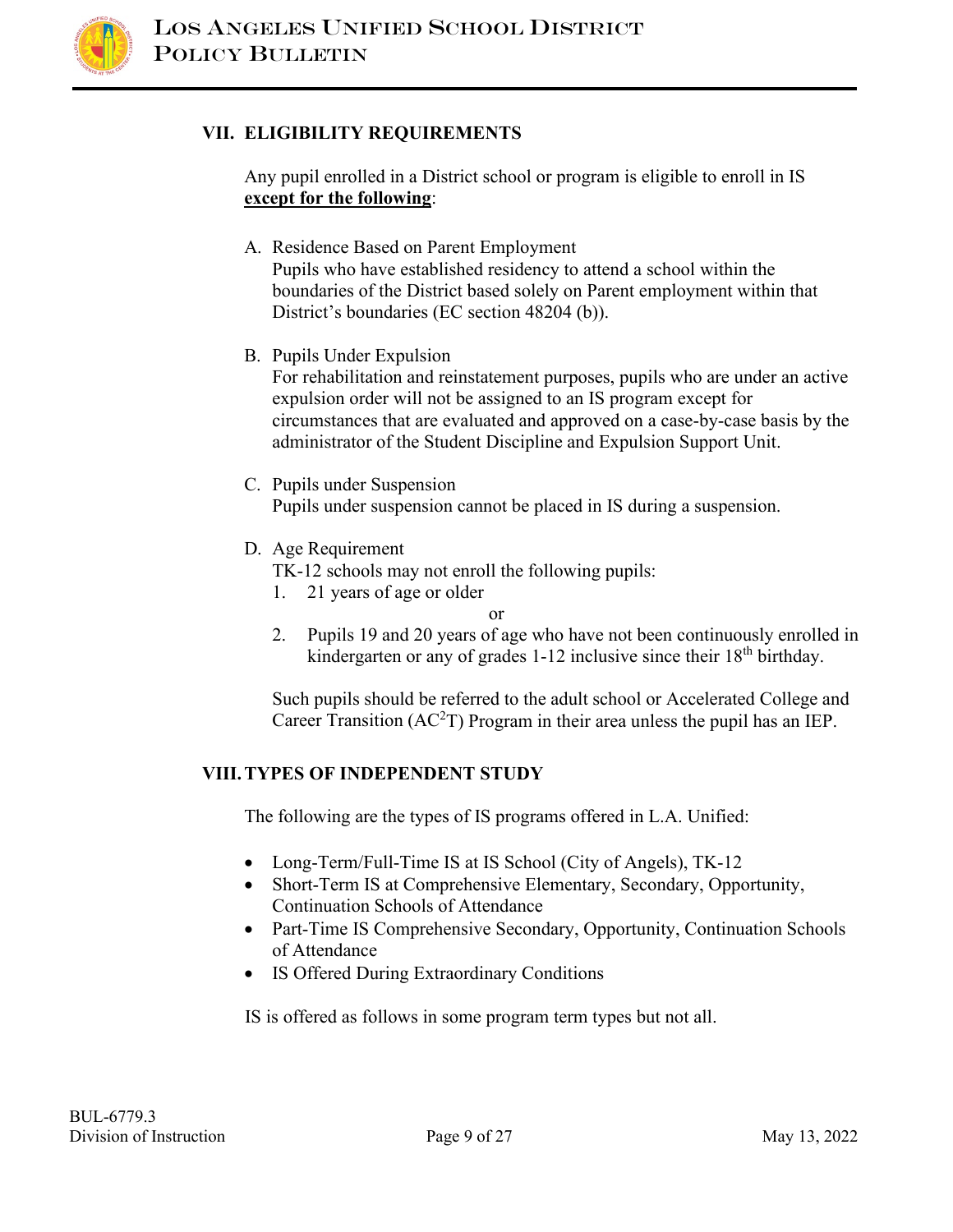

| <b>Term Type</b>         | <b>Length of Term</b>                                                                                                                                                                                                                            | <b>Description</b>                                                                                                                                                                                                                                                                                                                                                                                    |
|--------------------------|--------------------------------------------------------------------------------------------------------------------------------------------------------------------------------------------------------------------------------------------------|-------------------------------------------------------------------------------------------------------------------------------------------------------------------------------------------------------------------------------------------------------------------------------------------------------------------------------------------------------------------------------------------------------|
| Long-Term /<br>Full-Time | 15 schooldays up to a<br>semester or school year.<br>This option is available<br>only through Long-<br>Term / Full-Time IS<br>schools                                                                                                            | Pupil takes all courses through IS for<br>an entire semester. An additional<br>semester could be added with another<br>Master Agreement. Pupil takes all<br>courses through IS for an entire<br>mester/semester for Secondary IS or<br>school year for Elementary IS.                                                                                                                                 |
| <b>Term Type</b>         | <b>Length of Term</b>                                                                                                                                                                                                                            | <b>Description</b>                                                                                                                                                                                                                                                                                                                                                                                    |
| Short-Term               | Minimum of 3<br>consecutive and a<br>maximum of 14<br>cumulative schooldays<br>per school year,<br>regardless of which<br>$school(s)$ the pupil<br>attends (comprehensive<br>elementary, secondary,<br>opportunity,<br>continuation<br>schools). | Provided to a classroom-based pupil<br>who needs to be away from the<br>school site for a short period of time.<br>Short-Term IS of less than 15<br>schooldays does not require tiered re-<br>engagement strategies, synchronous<br>instruction, or a plan to transition to<br>in-person instruction.                                                                                                 |
| Part-Time                | Mester/Semester<br>(Comprehensive<br>Secondary,<br>Opportunity, and<br>Continuation<br>Schools).                                                                                                                                                 | Secondary pupil takes one or two<br>classes as IS that cannot be provided<br>via classroom-based instruction,<br>given scheduling constraints. Pupil<br>will be enrolled in in-seat courses for<br>at least the minimum day<br>requirements (240 minutes,<br>equivalent to 4 courses in a 6-period<br>day at comprehensive secondary<br>schools, Continuation Schools<br>minimum day is 180 minutes). |

A. Long-Term/Full-Time IS School (City of Angels), TK-12 This school provides Long-Term/Full-Time IS for pupils in Grades TK-12 and is located at multiple sites throughout the District. This program offers an individualized and personalized program provided by the teachers and staff at IS School (City of Angels). For more information, refer to: <http://www.cityofangelsschool.org/> or<https://achieve.lausd.net/onlinelearning>[.](http://www.cityofangelsschool.org/)

Enrollment in Long-Term/Full-Time IS is an option available to all eligible L.A. Unified pupils, as outlined in Section II above.

BUL-6779.3 Division of Instruction Page 10 of 27 May 13, 2022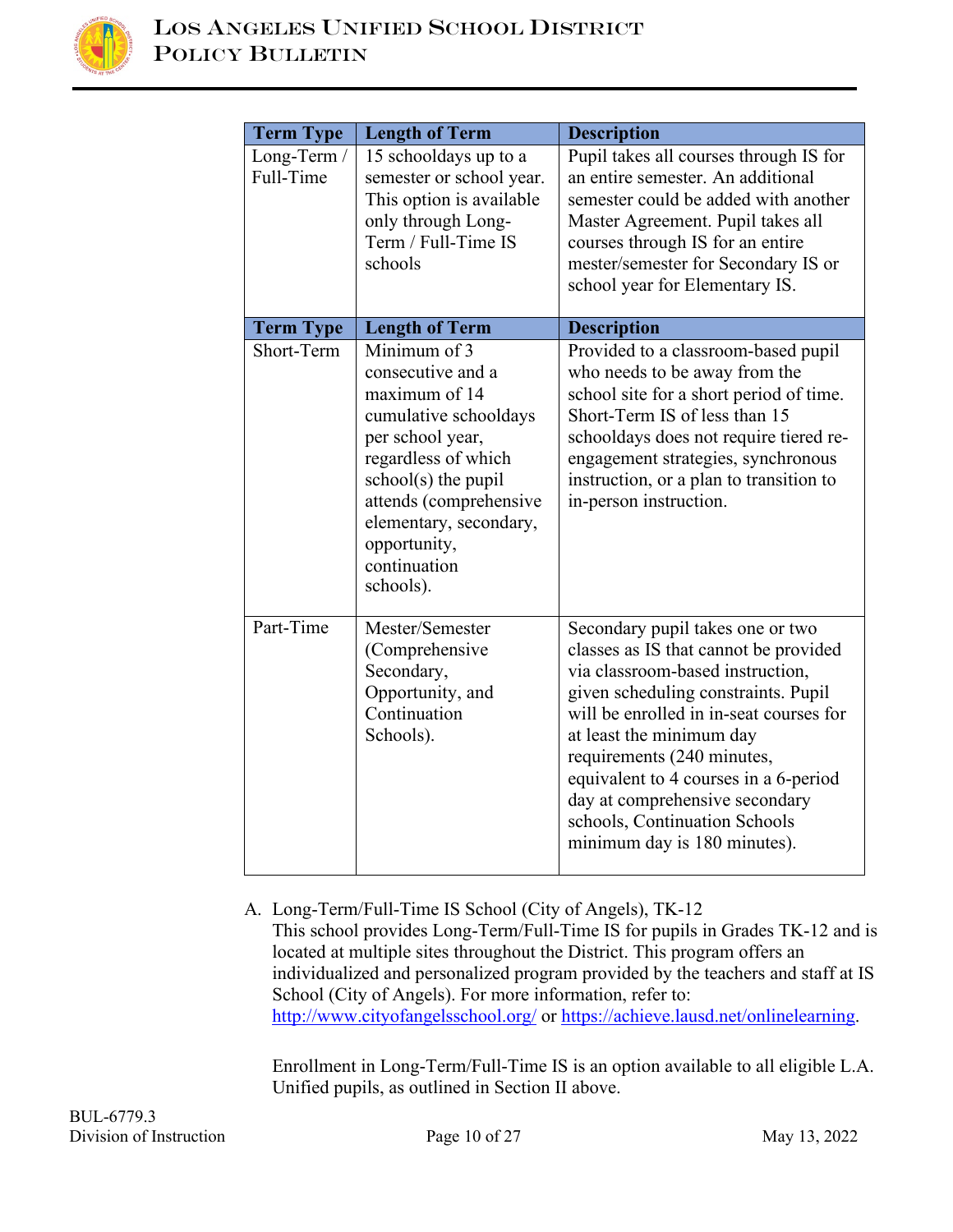

Placement in IS School (City of Angels), including the virtual academies, is on a case-by-case basis in which the following is taken into account: pupil's current academic motivation, behavior, social-emotional status and whether the IS School's (City of Angels) program is a match to the pupil's needs. For pupils with disabilities, placement is determined by the IEP team.

The NCAA has granted approval for all IS School (City of Angels) courses. To maintain approval, teachers must meet with pupils for a minimum of one hour per week.

Synchronous Instruction - Requirements for Pupils in IS for 15 or More Schooldays in a Year

- 1. For pupils in transitional kindergarten (TK), kindergarten (K), and grades 1 to 3, inclusive, pupils have opportunities for daily Synchronous instruction throughout the school year.
- 2. For pupils in grades 4 to 8, inclusive, pupils have opportunities for both daily live interaction and at least weekly synchronous instruction throughout the school year.
- 3. For pupils in grades 9 to 12, inclusive, pupils have opportunities for at least weekly synchronous instruction throughout the school year.

The teacher shall document each pupil's participation in live interaction and synchronous instruction pursuant to EC Section 51747 on each school day, as applicable, in whole or in part, for which independent study is provided (Attachment H, Long-Term/Full-Time Daily Participation Record for Independent Study - Sample Form). A pupil who does not participate in independent study on a school day shall be documented as non-participatory for that school day (EC 51747.5).

Consistent with all IS requirements, the District may also offer Long-Term/Full-Time online IS through IS School (City of Angels) that may include additional daily virtual interaction.

The District also shall maintain a written or computer-based record such as a gradebook or summary document of pupil engagement, for each class, of all grades, assignments, and assessments for each pupil for independent study assignments (EC section 51747.5).

#### B. IS at Comprehensive Elementary/Secondary /Opportunity/Continuation Schools of Attendance

- 1. Short-Term IS at the School of Attendance
	- a. Short-Term IS is provided to pupils who need to be away from the school site for a short period of time, minimum of 3 consecutive and maximum of 14 cumulative schooldays per school year, regardless of the school of enrollment during the school year. This allows Districts to claim apportionment for pupils participating in IS. In such cases, the pupil will return to the traditional classroom(s).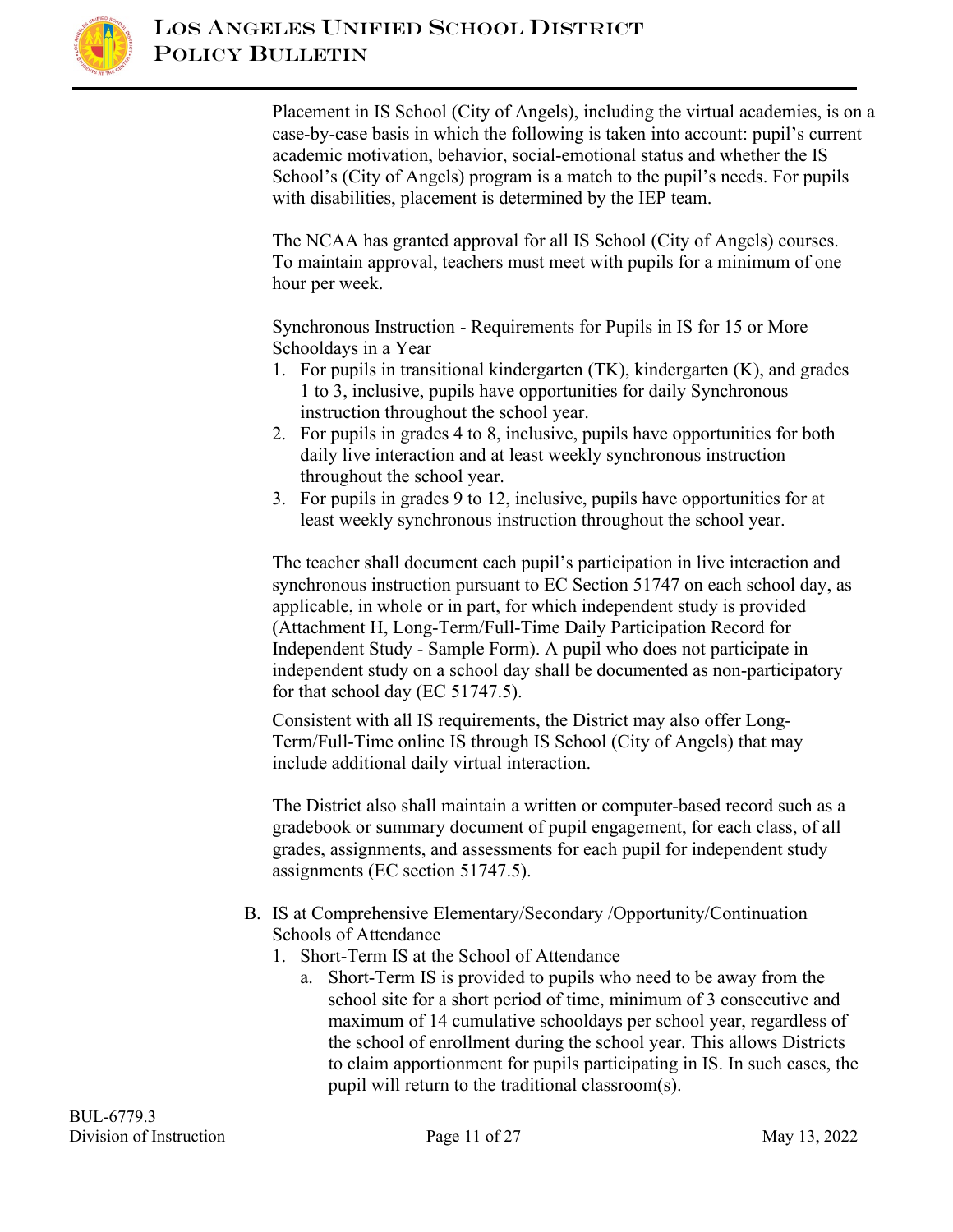

- b. Short-Term IS may be offered only to pupils enrolled, scheduled and attending classes at the school site.
- c. At elementary schools, the pupil's scheduled teacher is designated as the IS Supervising Designee. At secondary, opportunity, and continuation schools, one of the scheduled teachers is assigned as the IS Supervising Designee.
- 2. Part-Time IS at Comprehensive Secondary/Opportunity/Continuation Schools Only
	- a. Part-time IS is when a secondary pupil takes one or two classes as IS, that cannot be provided via classroom-based instruction, given scheduling constraints.
	- b. Part-Time IS may be offered by a District secondary school only to pupils enrolled in and attending classes at the school site.
	- c. No course shall be offered only through IS.
	- d. All secondary pupils must be scheduled for a daily minimum of 240 minutes of classroom-based instruction before they can be scheduled in IS classes, including those pupils participating in this Part-Time IS program.
	- e. If the IS is for credit recovery purposes beyond the school day, refer to the current version of MEM-6733.4, Credit Recovery Program Opportunities, dated September 28, 2020.
- C. Independent Study Offered During Extraordinary Conditions

The Education Code provides that school districts submit affidavits if schools must be closed due to the following conditions: fire, flood, earthquake, or epidemic; any order of any military officer of the United States or of the state to meet an emergency created by war, any civil officer of the United States, of the state, or of any county, city, or city authorized to issue that order to meet an emergency created by war; because of other extraordinary conditions; because of inability to secure or hold a teacher; or because of the illness of the teacher.

For affidavits submitted to the State Superintendent of Public Instruction for events occurring after September 1, 2021, the District shall certify that it has a plan for IS willing to be offered to all pupils during extraordinary conditions. The plan shall comply with all of the following:

- 1. Within 10 days of a school closure, apply to any pupil impacted by any of the following conditions
	- a. Fire
	- b. Flood
	- c. Impassable roads
	- d. Earthquake
	- e. The imminence of a major safety hazard as determined by the local law enforcement agency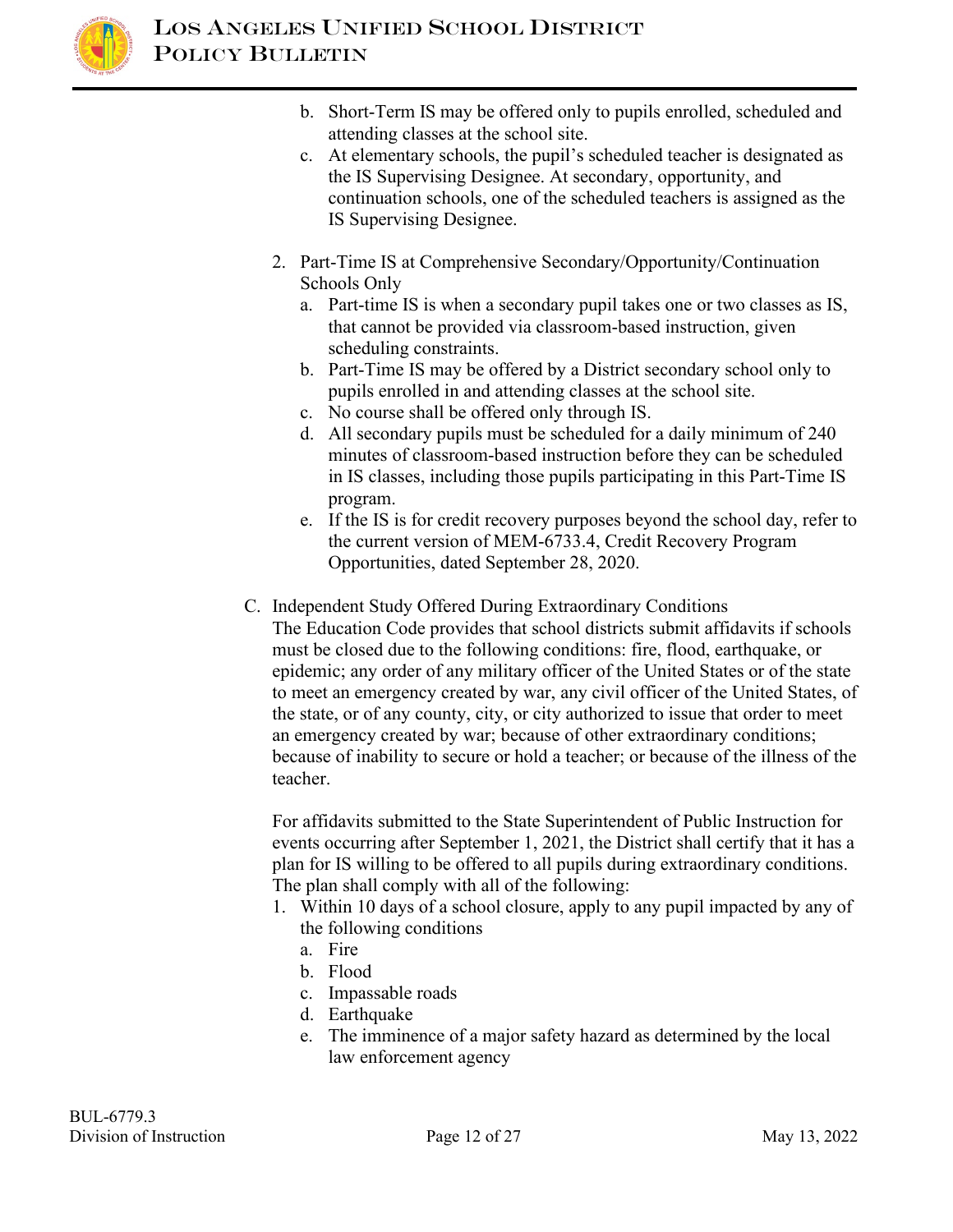

- f. A strike involving transportation services to pupils provided by a non-school entity
- g. An order provided for as noted above
- 2. Require reopening in-person as soon as possible once allowable under the direction of the city or county health officer.
- 3. Notwithstanding subdivision (c) of EC Section 51745, include information regarding establishing IS Master Agreements (Attachment A, C, or I), as determined by the District in reasonable amount of time.
- 4. This plan is not required to comply with tiered reengagement strategies, daily synchronous instruction, or transition planning to return to in-person instruction requirements. A copy of the plan shall accompany the affidavit provided to the State Superintendent of Public Instruction.

## **IX. GENERAL PROCEDURES FOR ENROLLMENT (ALL INDEPENDENT STUDY PROGRAMS)**

For general enrollment requirements, refer to REF-6554.4, *2019-2020 Opening Day Procedures: Supplemental Guide and Updates*, dated November 1, 2019. No changes in enrollment procedures are required for school of attendance IS programs.

For the 2021-2022 school year only, parents of all enrolled pupils were notified of their options to enroll in in-person instruction or IS, as noted on the District's website. Upon the request of the parent, before signing a written agreement to enroll their child in IS, a pupil-parent-educator conference shall be conducted. The meeting may be conducted by telephone, videoconference, or in-person. An education advocate may also attend this meeting at the parent's request. During this conference, questions about curriculum offerings and nonacademic supports available in IS may be discussed. This conference is to assist the parent in making the decision about enrollment or disenrollment in the various options for learning.

- A. Requirements specific to IS School (City of Angels) are as follows:
	- 1. Enrollment is contingent upon space available in the school. The administrator at the school of attendance shall contact staff at IS School (City of Angels) to determine availability. Pupils should not be withdrawn from their current school of attendance until IS School (City of Angels) confirms space is available.
	- 2. If space is available, pupils who move into the District may enroll directly in IS School (City of Angels) without contacting the District school of residence.
	- 3. Daily Participation Requirements
		- a. For pupils in transitional kindergarten (TK), kindergarten (K), and grades 1 to 3, inclusive, pupils have opportunities for daily synchronous instruction throughout the school year.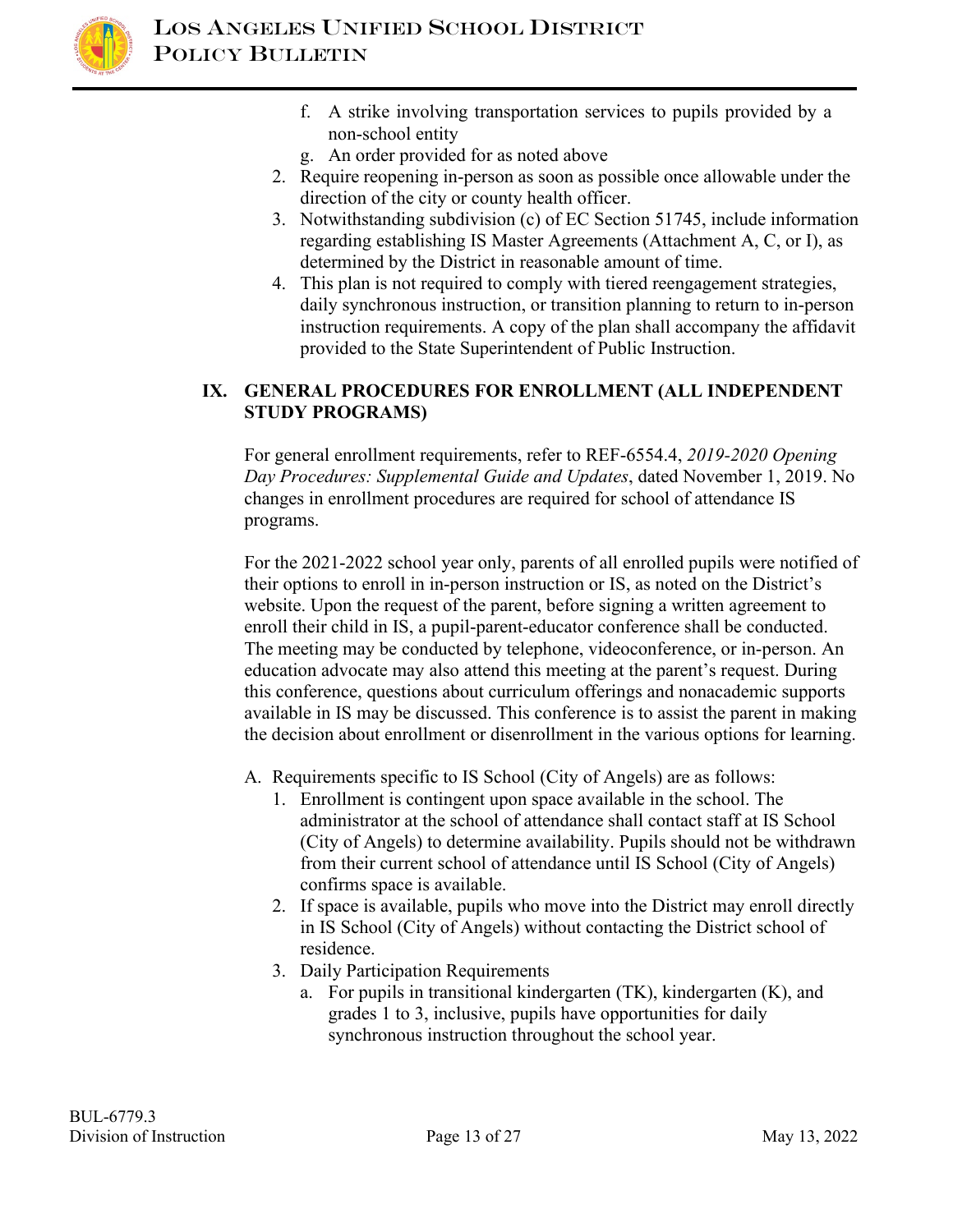

- b. For pupils in grades 4 to 8, inclusive, pupils have opportunities for both daily live interaction and at least weekly synchronous instruction throughout the school year.
- c. For pupils in grades 9 to 12, inclusive, pupils have opportunities for at least weekly synchronous instruction throughout the school year.

The teacher shall document each pupil's participation in live interaction and synchronous instruction pursuant to EC 51747 on each school day, as applicable, in whole or in part, for which live interaction or synchronous instruction is provided as part of the IS program (Attachment H). A pupil who does not participate in live interaction or synchronous instruction on a school day shall be documented as non-participatory for that school day (EC 51747.5).

The District shall also maintain a written or computer-based record such as a grade book or summary document of pupil engagement, for each class, of all grades, assignments, and assessments for each pupil for IS assignments (EC51747.5).

- 4. If the pupil does not return three consecutive assignments (for each course of study when applicable) during any period of 15 days, or misses two appointments without a valid reason, the assigned teacher in consultation with parent will determine whether it is best for the pupil to remain in IS or to transfer to another type of educational program/school. If the assigned teacher's evaluation is unsatisfactory to the pupil or parent it may be appealed to school administration at IS School (City of Angels). The maximum length of time that may elapse between the time an assignment is made and the date the assignment is due is as follows:
	- one week for elementary school pupils,  $TK-5<sup>th</sup>$  grade
	- two weeks for middle school pupils,  $6<sup>th</sup> 8<sup>th</sup>$  grade
	- three weeks for high school pupils,  $9<sup>th</sup>$ -12<sup>th</sup> grade

#### **X. GENERAL PROCEDURES FOR INDEPENDENT STUDY PLACEMENT (ALL INDEPENDENT STUDY PROGRAMS)**

- A. The general placement requirements for all types of IS available within the District are as follows:
	- 1. A written Master Agreement is required for all pupils placed in IS. The Master Agreement for IS serves as authorization to substitute the pupil's work product for the pupil's presence in a classroom. The Master Agreement shall be signed, dated by all required parties, and in effect prior to the start of IS. NOTE: For the 2021-2022 school year only, the Master Agreement shall be signed, dated by all required parties, and in effect no later than 30 days after the first day of instruction in an IS program or October 15, whichever is later. The Master Agreement (Attachment A, C, or I) includes ROA subsidiary agreements.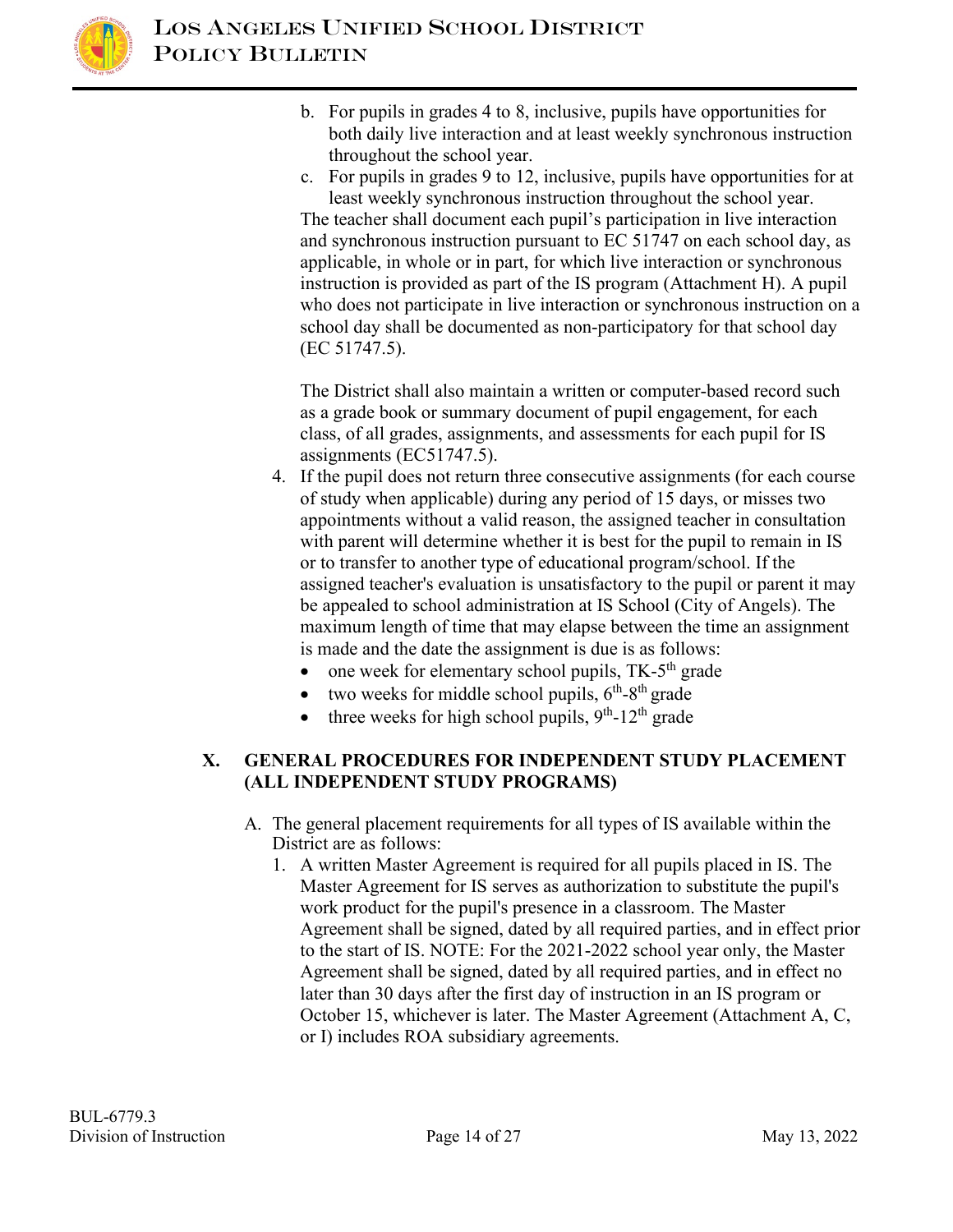

Prior to the signing of the Master Agreement, the certificated employee representing the District ensure that the Parent and pupil understand the conditions of the Master Agreement for IS.

- 2. Only District-approved Master Agreement and ROA subsidiary agreements for IS are attached in this bulletin (Attachments: Elementary A and B; Secondary C, D, or E; Extraordinary Conditions I and J). Failure to use the most current District approved Master Agreement and ROA subsidiary agreements may result in the disallowance of attendance for apportionment purposes.
- 3. The Master Agreement for IS must be for a period of no less than three consecutive instructional days and no more than a school year for elementary pupils and no more than a semester for secondary pupils. An additional semester for a secondary pupil could be added with another Master Agreement. Comprehensive, continuation, and opportunity schools may offer Short-Term IS only.

The Master Agreement includes general pupil data, including the pupil's name, address, grade level, birth date, school of enrollment, and program placement. The IS agreement for each participating pupil shall also include, but is not limited to, all the following components: (EC section 51747; 5 CCR sections 11700, 11702)

- a. The frequency, time, place and manner for submitting the pupil's assignments, reporting the pupil's academic progress, and communicating with a pupil's parent regarding the pupil's academic progress.
- b. The objectives and methods of study for the pupil's work and the methods used to evaluate the work.
- c. The specific resources that will be made available to the pupil, including materials and personnel, and access to internet connectivity and devices adequate to participate in the educational program and complete assigned work.
- d. A statement of the Board's policy detailing the maximum length of time allowed between an assignment and its completion, the level of satisfactory educational progress, and the number of missed assignments that will trigger an evaluation of whether the pupil should be allowed to continue in IS.
- e. The duration of the IS agreement, including the beginning and ending dates for the pupil's participation in IS under the agreement.
- f. A statement of the number of course credits or, for the elementary grades, other measures of academic accomplishment appropriate to the agreement, to be earned by the pupil upon completion.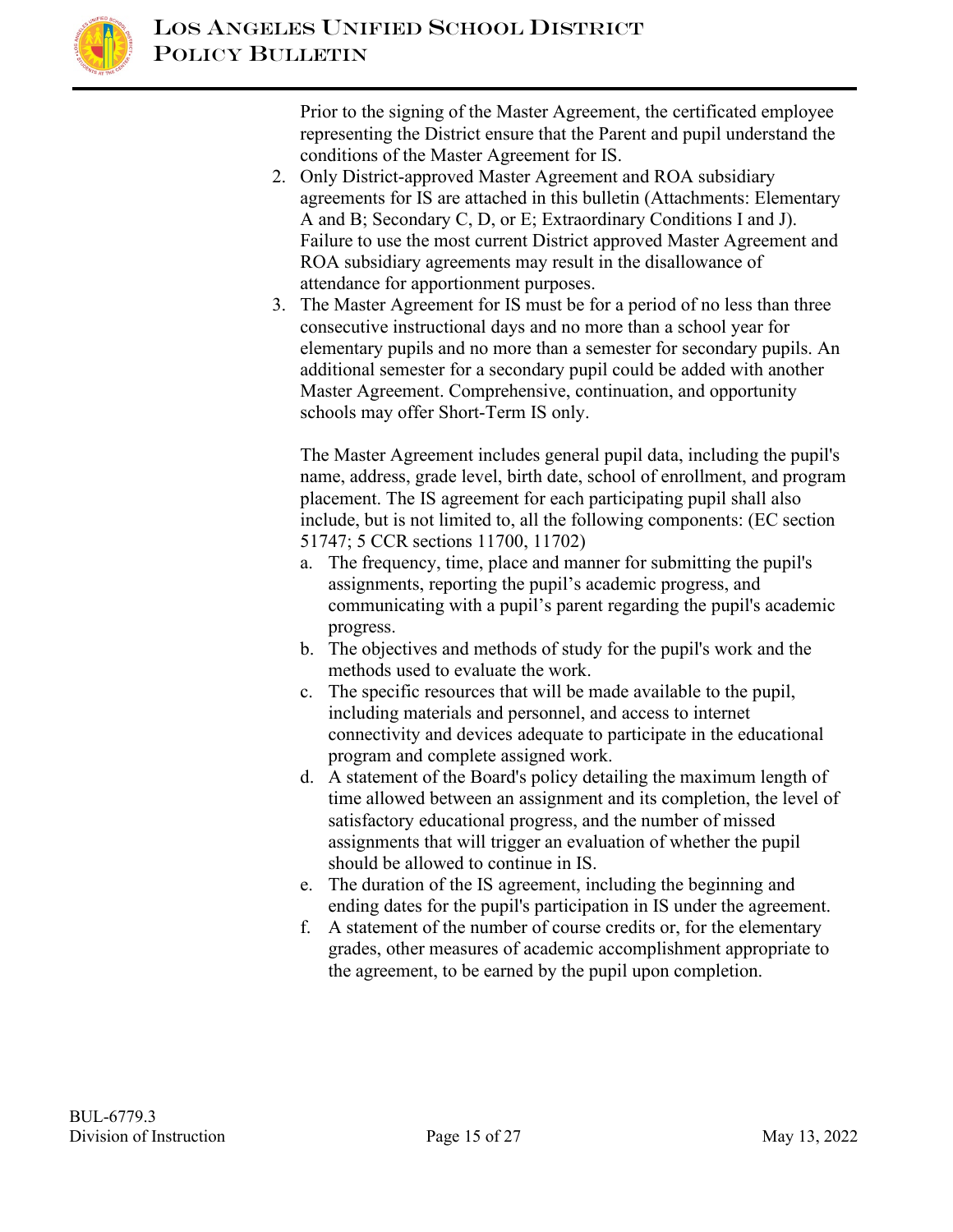

- g. A statement detailing the academic and other supports that will be provided to address the needs of pupils who are not performing at grade level, or need support in other areas, such as English Learners, pupils with disabilities with an Individualized Education Program or a Section 504 plan in order to be consistent with their program or plan, pupils in foster care or experiencing homelessness, and pupils requiring mental health supports.
- h. A statement that IS is an optional educational alternative in which no pupil may be required to participate.
- i. In the case of a suspended or expelled pupil who is referred or assigned to any school, class, or program pursuant to EC 48915 or 48917, a statement that instruction may be provided through IS only if the pupil is offered the alternative of classroom instruction.
- j. For the 2021-22 school year ONLY, the District shall obtain a signed written agreement for IS from the pupil, or the pupil's parent if the pupil is less than 18 years of age, the certificated employee who has been designated as having responsibility for the general supervision of IS, and all persons who have direct responsibility for providing assistance to the pupil, no later than 30 days after the first day of instruction in an IS program or October 15, whichever is later. Beginning in the 2022-2023 school year and thereafter, before the commencement of IS, the Master Agreement shall be signed and dated by the pupil, the pupil's parent or caregiver if the pupil is under the age of 18 year, the certificated employee responsible for the general supervision of IS, and all persons who have direct responsibility for providing assistance to the pupil.
- 4. The Master Agreement, Record of Assignment form(s), Evaluation and Certification form, and pupil work product samples must be maintained on file for five school years after the school year in which it originated, along with the assignments and samples of the work product of each subject assigned.
- 5. The Master Agreement and subsidiary agreements (or written agreements) may be signed using an electronic signature that complies with state and federal standards, as determined by the Department of Education, that may be a marking that is either computer generated or produced by electronic means and is intended by the signatory to have the same effect as a handwritten signature. The use of an electronic signature shall have the same force and effect as the use of a manual signature if the requirements for digital signatures and their acceptable technology, as provided in EC Section 16.5 of the Government Code and in Chapter 10 (commencing with EC Section 22000) of Division 7 of Title 2 of the California Code of Regulations, are satisfied.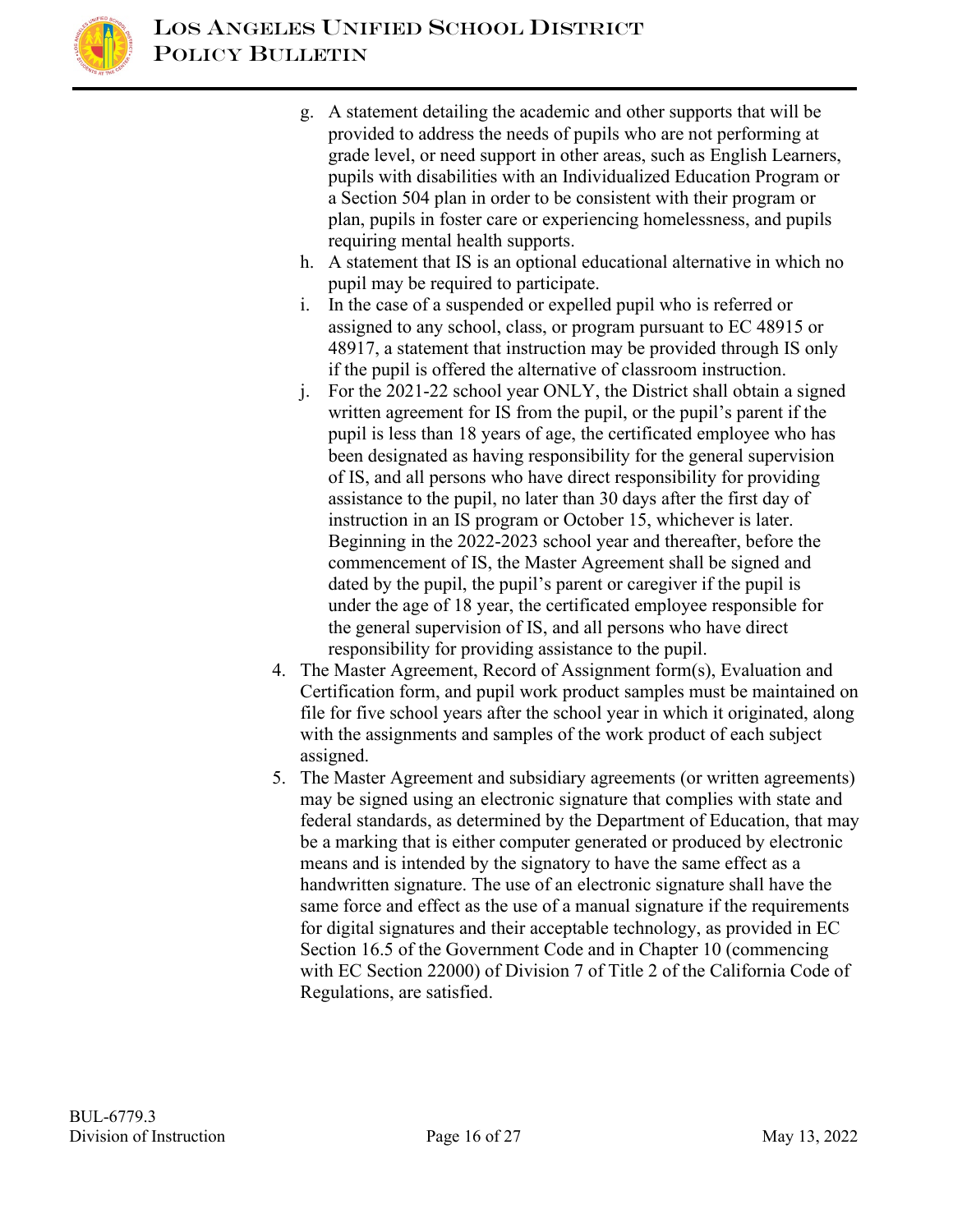

6. When the Master Agreement has been finalized and there is a change in class section and/or teacher, that teacher is assigned as the IS Supervising Designee and must complete Attachment F, IS Supervising Designee Assignment Change Form, as required for auditing purposes, no later than one week after the new IS Supervising Designee begins supervision/instruction.

#### **XI. PROCEDURES FOR SCHEDULING AND ATTENDANCE**

- A. Long-Term/Full-Time at IS Schools
	- 1. An IS Administrator must oversee the IS program schoolwide and coordinates the processes required for IS ensuring that each pupil is enrolled and scheduled into classes immediately and no later than the day the pupil begins the IS program and ensure the required procedures in this policy are followed.
	- 2. Elementary pupils are scheduled in one grade level course section.
	- 3. Secondary pupils are scheduled into a homeroom and academic course sections.
	- 4. The scheduled teacher is assigned as the IS Supervising Designee and must follow Attachment K, General Procedures for Placement, Enrollment, & Attendance for all IS Programs which include but are not limited to completing the Master Agreement and Record of Assignment (ROA) forms.
- B. Short-Term at School of Attendance Comprehensive Elementary, Secondary, Opportunity and Continuation Schools
	- 1. An IS Administrator must ensure that each pupil is enrolled and scheduled into classes immediately and no later than the day the pupil begins the program and ensure the required Attachment K procedures are followed. The IS Supervising Designee shall coordinate the processes required for IS, including Master Agreement (Attachment C), subsidiary agreements (Attachments D and G), scheduling, teacher evaluation of work and attendance accounting.
	- 2. When a pupil is to change from the regular program to IS, their schedule must be updated in MiSiS on the day the pupil begins the program or earlier.

The pupil's schedule is updated in MiSiS on the day the pupil begins the program or earlier. Prior to scheduling the pupil, the set up in the Scheduling module needs to be created. Refer to Attachment K for instructions on scheduling and attendance procedures.

3. If a pupil requests IS longer than 14 days per school year, Short-Term IS is only available up to the  $14<sup>th</sup>$  day. The Short-Term IS Master Agreement must accurately reflect the start and end dates.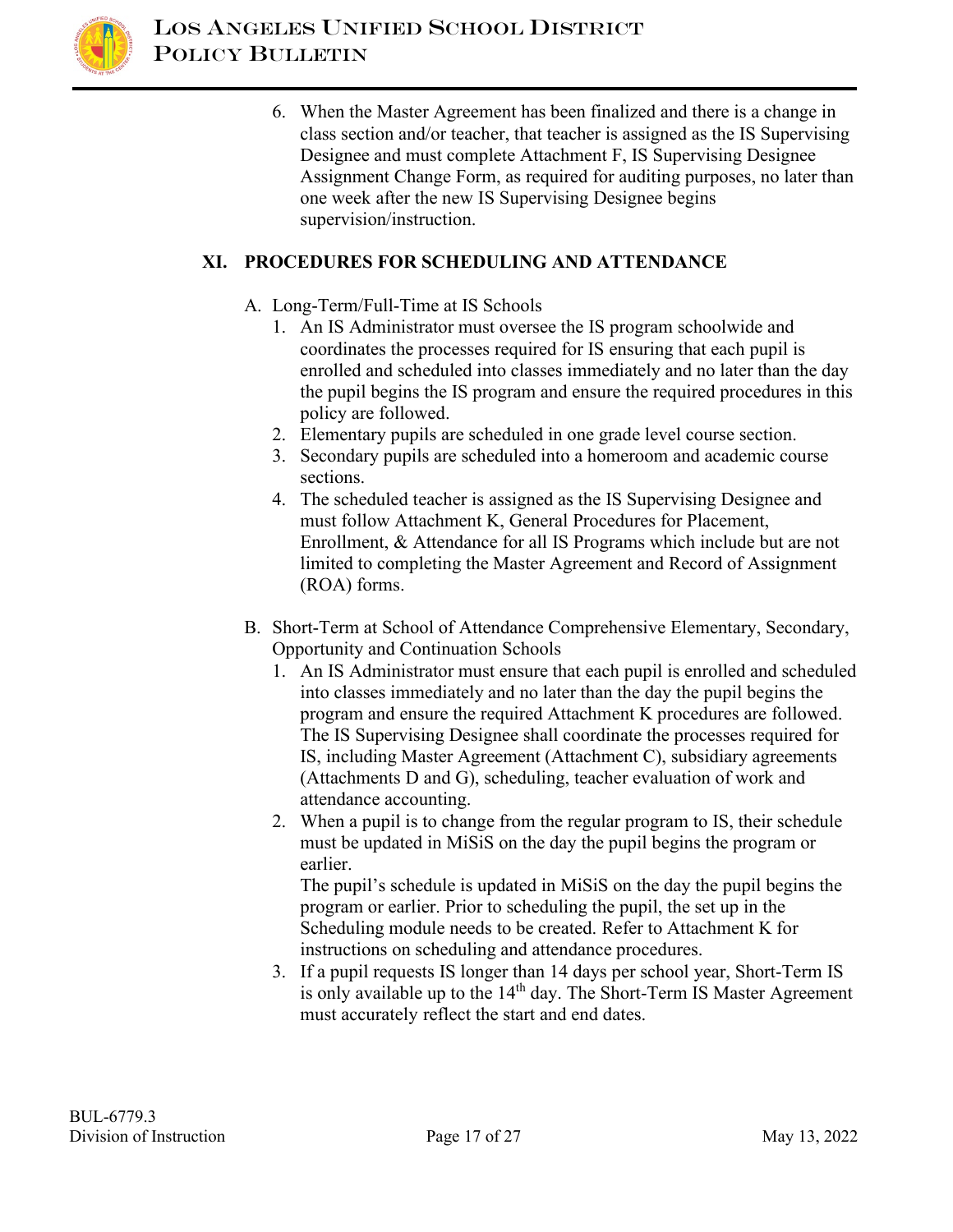

- C. School of Attendance Part-Time at Secondary, Opportunity and Continuation Schools
	- 1. An IS Administrator must ensure that each pupil is enrolled and scheduled into classes immediately and no later than the day the pupil begins the program and ensure the required Attachment K procedures are followed. An IS Supervising Designee shall coordinate the processes required for IS, including Master Agreement (Attachment C) and Record of Assignment (ROA) form (Attachment D and G), scheduling, and teacher evaluation of work.
	- 2. When a pupil cannot take one or two classes due to scheduling constraints and it is decided that the course will be offered through IS, the pupil's schedule must be updated accordingly. This course must be scheduled at the pupil's school of enrollment.

At Continuation Schools, when a pupil is enrolled in the regular or work experience program and needs to take one or two classes at their school of enrollment as IS, the IS sections are scheduled to exclude attendance. Refer to Attachment K for instructions on scheduling and attendance procedures.

#### **XII. GENERAL PROCEDURES FOR ATTENDANCE ACCOUNTING (ALL INDEPENDENT STUDY PROGRAMS)**

- A. The general attendance requirements for all types of IS available within the District are as follows:
	- 1. IS attendance is based on pupil work product rather than presence in class. When the pupil submits or demonstrates evidence of completed assigned work by the due date established in the Record of Assignment form (subsidiary agreement to the Master Agreement) and the work has been evaluated, the teacher determines the time value of completed assignments (number of attendance days).

IS pupils who are late for or miss scheduled conferences, or who do not submit assigned work on time should not be reported as tardy or truant. There are no unexcused absences in IS. Only the following two attendance codes are allowed:

- P (Present): Attendance credit earned for time value of work equivalent to at least a minimum school day
- A (Absent): IS assignment submission or evaluation pending, incomplete assignments, or did not complete enough assignments equivalent to a minimum school day
- 2. Pupil may not earn attendance credit prior to signing a Master Agreement. The start date for pupil work cannot be earlier than the effective date of the Master Agreement which is the last date signed on the Master Agreement. For the 2021-2022 school year only, Master Agreements may be signed no later than thirty (30) days after the first day of IS instruction.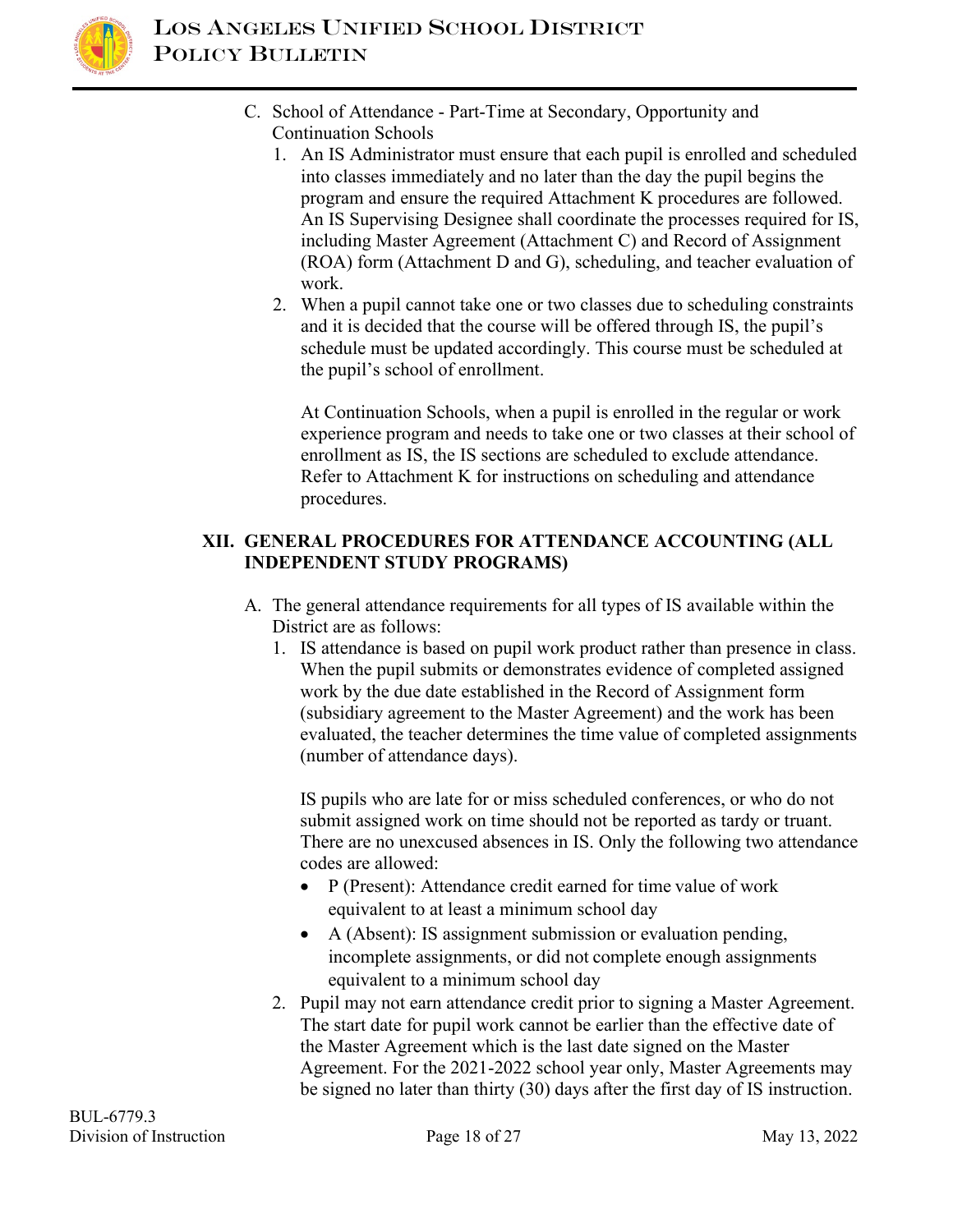

- 3. Attendance credit may not be earned for work submitted after the due date. Such work only qualifies for academic credit.
- 4. A pupil who turns in completed assignments representing more attendance days in a reporting period than the number of schooldays in that reporting period does not earn any surplus or bankable attendance credit usable in the future or applicable against past absences, (i.e., attendance credit is limited to the number of instructional days for the period work is assigned).
- 5. Attendance for pupils enrolled in regular or special education TK-12 classes is accounted for in whole days. Pupils should be assigned full day's schedule of work. No attendance credit may be claimed for an IS pupil unless the pupil has completed an amount of work for that day that is sufficient, in the teacher's judgment, to constitute at least completing work equivalent to a full day. No attendance credit is allowable for fractions of a day. Any fraction of a minimum day must be dropped for apportionment purposes when the teacher determines the total time value.
- 6. A pupil placed in IS shall not be credited with more than one day of attendance per calendar day.
- 7. Long-Term/Full-Time Tiered Re-Engagement Strategies (Pupils in IS for 15 or More Schooldays in a Year): For pupils enrolled in IS School (City of Angels), tiered re-engagement strategies are required in IS for 15 or more schooldays in a year for all pupils whose time value of work are not generating attendance of more than three schooldays or 60 percent of the instructional week, or 10 percent of required minimum instructional time over four continuous weeks of a local educational agency's approved instructional calendar, or pupils found not participatory for more than the greater of three schooldays or 60 percent of the scheduled days of synchronous instruction in a school month as applicable by grade span*,* or who are in violation of the written agreement, tiered re-engagement strategies must be implemented. Refer to Attachment L, Pupil Services and Attendance: Tiered Attendance Intervention Strategies for Independent Study. These strategies include, but are not limited to, the following:
	- a. Verify current contact information of the pupil.
	- b. Notify the Parent of lack of participation within one schoolday of the absence (non-attendance day) or lack of participation.
	- c. A plan for outreach from the school to determine the pupil's needs, including connection with health and social services as necessary.
	- d. Remind the parent that if the pupil fails to meet satisfactory educational progress in one or more courses, the parent, pupil, and teacher must have a conference to review the pupil's written agreement, and reconsider the IS program's impact on the pupil's achievement and well-being. Pupils at risk of not making satisfactory educational progress include pupils who fail to complete three consecutive assignments (for each subject of study when applicable) during any period of 15 days, or miss two synchronous sessions without a valid reason.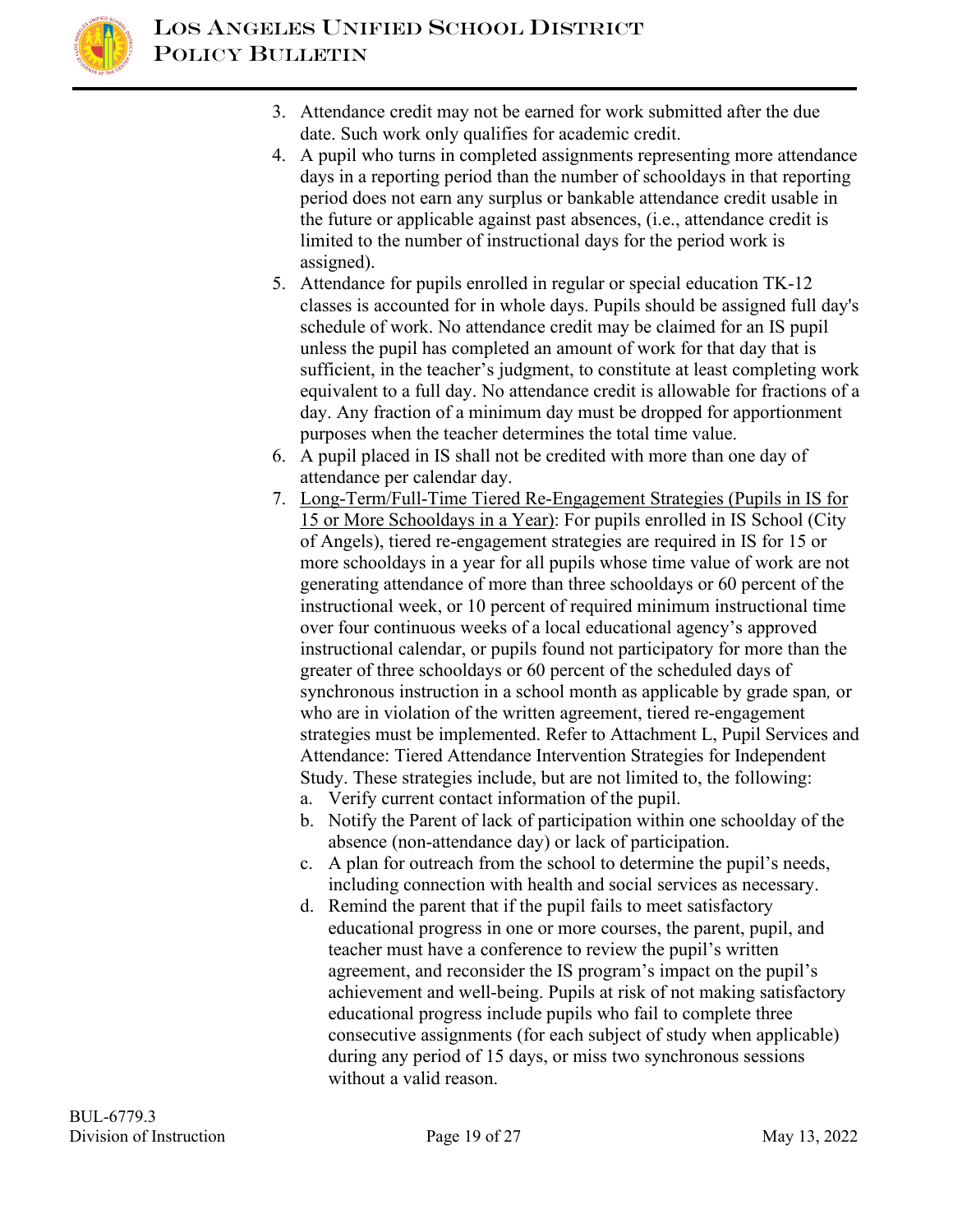

- e. Tiered re-engagement strategies shall be documented in MiSiS.
- f. For more information about tiered reengagement strategies, see Attachment L and/or visit the [Pupil Services website.](https://achieve.lausd.net/Page/12605#spn-content)
- 8. For Continuation Schools: Attendance for pupils enrolled in continuation schools are accounted for in whole hours, with a day's worth of work credited for a maximum of three hours or 180 instructional minutes per week.
- 9. For Apportionment Credit for Continuation High School or Opportunity Schools: The maximum number of pupils eligible for IS apportionment credit at any specific continuation high school, or opportunity school, is limited to 10 percent of the pupils enrolled in the school.
- 10. For Affiliated Charter Schools: In addition to the above general requirements, the State also requires that charter school pupils must do the work assigned on the scheduled school day for which it is claimed as attendance (Attachment M).

## **XIII.GENERAL PROCEDURES FOR ACADEMIC CREDIT (ALL INDEPENDENT STUDY PROGRAMS)**

- A. The academic credit requirements for all IS programs available within the District are as follows:
	- 1. Credit may be granted only for completion of courses of instruction consistent with the California State Frameworks and Standards for TK-12. Any expansion beyond this established scope must be in accordance with the IS educational opportunities.
	- 2. The permanent record of every IS pupil must show the subjects attempted by, as well as credits and grades awarded to, each pupil who enrolls in any type of IS.
	- 3. Teachers providing instruction via IS are required to follow the marking procedures in BUL-2332.7, *Elementary School Progress Report Marking Practices and Procedures*, dated September 6, 2018, or BUL-1353.1, *Marking Practices and Procedures in Secondary Schools*, dated October 25, 2004.
	- 4. If any progress marks are due during the time the pupil is enrolled in IS, the teacher must take into consideration the classwork, homework, and other assignments that were completed in the previously scheduled corresponding classroom course when issuing the mark. If there were no progress marks due during the pupil's placement in IS courses, and the pupil is placed back into the corresponding classroom courses, the work completed while placed in IS must be taken into consideration when issuing grades for the corresponding classroom courses.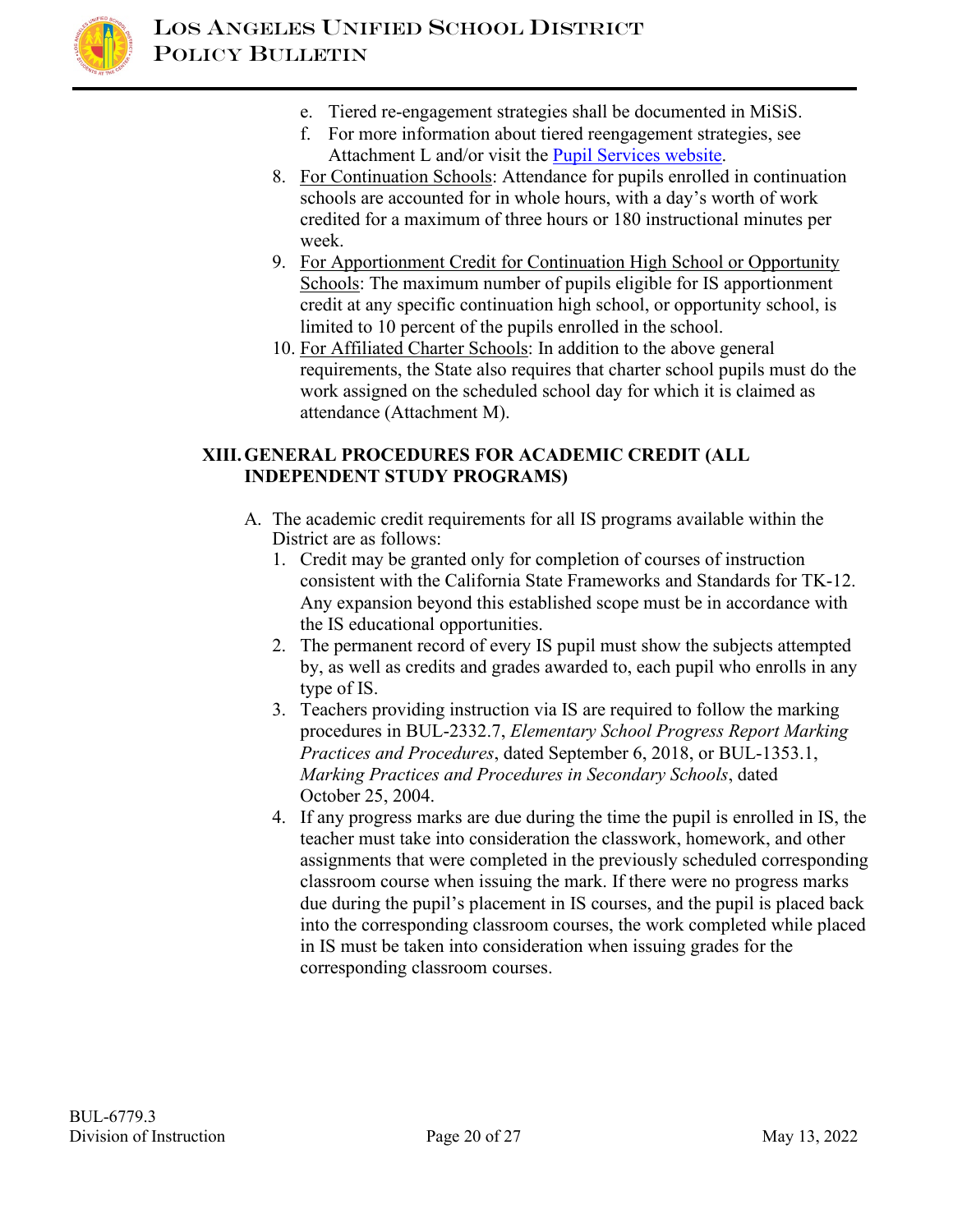

Each school shall accept credit for full or partial coursework completed by a pupil attending another public school, juvenile court school, or nonpublic school (EC section 48645.5).

- 5. Parent may appeal grades in accordance with District procedures. Please refer to BUL-1926.3, *Request to Change a Pupil's Grade*, dated September 17, 2019, for the appeal process.
- 6. Pupils in foster care, experiencing homelessness, involved with the juvenile justice system, migrant education pupils, newcomer pupils, and/or children of military families who transfer to high schools mid-semester, have a right to receive full or partial credits, for all work satisfactorily completed before transferring schools. For more information, please refer to BUL-076310.1, *Graduation Exemption and Partial Credits*, dated December 13, 2019.

## **XIV. GENERAL PROCEDURES FOR DIPLOMAS (ALL SECONDARY INDEPENDENT STUDY PROGRAMS)**

- A. The diploma requirements for all secondary IS programs available within the District are as follows:
	- 1. IS pupils must complete the same diploma requirements as pupils enrolled in Long-Term/Full-Time, in-seat attendance programs.
	- 2. The diploma must be issued by and must bear the name of the school in which the IS pupil is enrolled. IS School (City of Angels) issues diplomas bearing its school name. Schools of attendance providing IS issue diplomas bearing the school's name.
	- 3. Diplomas bearing only the name of the District may not be issued to pupils graduating through IS.

## **XV. GENERAL PROCEDURES FOR RECORD KEEPING (ALL IS PROGRAMS)**

- A. The general record keeping requirements for all types of IS available within the District are as follows:
	- 1. All permanent records shall be kept at the IS site and shall show credits attempted by and awarded to each pupil per Master Agreement. The records shall include, but are not limited, to the following:
		- a. Failure to use forms in this bulletin may result in the disallowance of attendance for apportionment purposes. Completed forms from this bulletin and submitted work are to be maintained at the school site for a minimum of five school years after the school year in which the forms and submitted work were completed.
		- b. A record which identifies all pupils participating in IS and which specifies the grade level, program placement, and school of enrollment. A list of all pupils by grade level, program or school who have participated or are currently participating in IS, showing the credits attempted by and awarded to each pupil according to the agreement and a record of the pupil's attendance.
		- c. A copy of this policy.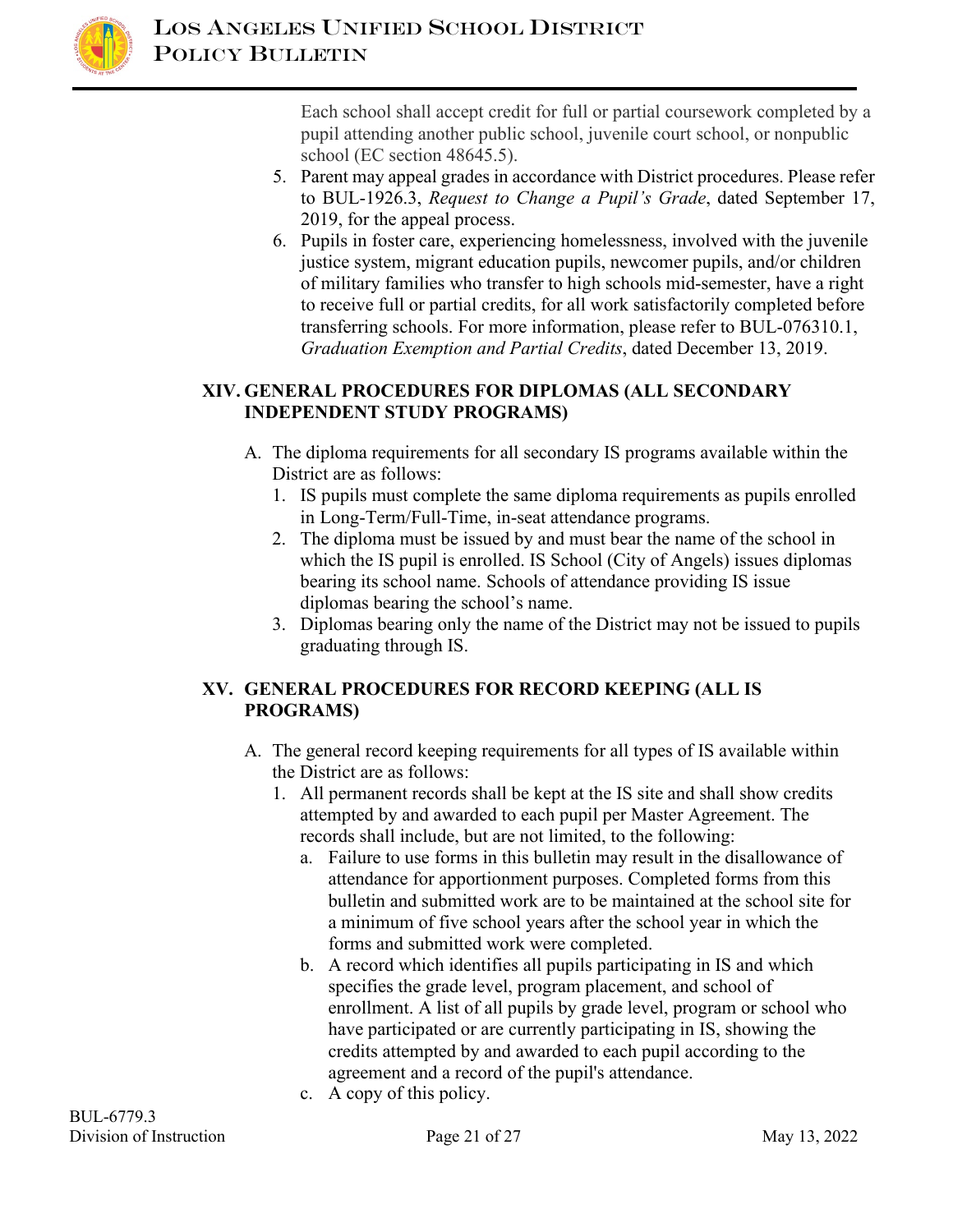

- d. Master Agreements and subsidiary agreements (e.g., Record of Assignment forms, Secondary Schools Evaluation and Certification form), with representative copies of completed and evaluated pupil assignments, must be maintained in the school office for a minimum of five school years after the school year in which it originated. This file must be made available for auditing purposes. Note: These files may be maintained electronically.
- e. A class roster for IS must be maintained separately from the roster used for regular classroom attendance. Any manual records must be maintained for aminimum of five school years after the school year in which it occurred.
- f. A record of grades and other evaluations of IS assignments issued to the pupil.
- g. The ROA form must be used by all schools of attendance for in-school IS at elementary, middle, senior and continuation schools and opportunity schools, centers and programs. Failure to use forms in this bulletin may result in the disallowance of attendance for apportionment purposes. Completed forms from this bulletin and submitted work are to be maintained at the school site for a minimum of five school years after the school year in which it occurred.
- h. A written record of the findings of any evaluation made pursuant to missed assignments as delineated in the requirements for the Master Agreement, along with the pupil transcripts, shall be maintained as part of the pupil's permanent record and kept at the District school of attendance. A list of IS teachers that includes their teacher assignments will allow the auditor to calculate the ratio of IS ADA/teacher and compare the ratio to other instructional programs in the District.
- i. The school shall document each pupil's participation in live interaction and synchronous instruction on each schoolday, as applicable, in whole or in part, for which Long-Term/Full-Time IS is provided (Attachment H). A pupil who does not participate in IS on a schoolday shall be documented as non-participatory for that school day.
- j. The school shall maintain written or computer-based evidence of pupil engagement that includes, but is not limited to, a grade book or summary document that, for each class, lists all assignments, assessments, and associated grades.
- k. For purposes of this section, schools shall not be required to sign and date pupil work products when assessing the time value of pupil work products for apportionment purposes.
- l. An audit trail is required for each pupil enrolled in IS. All documents mentioned in this bulletin are to be kept as part of the audit trail.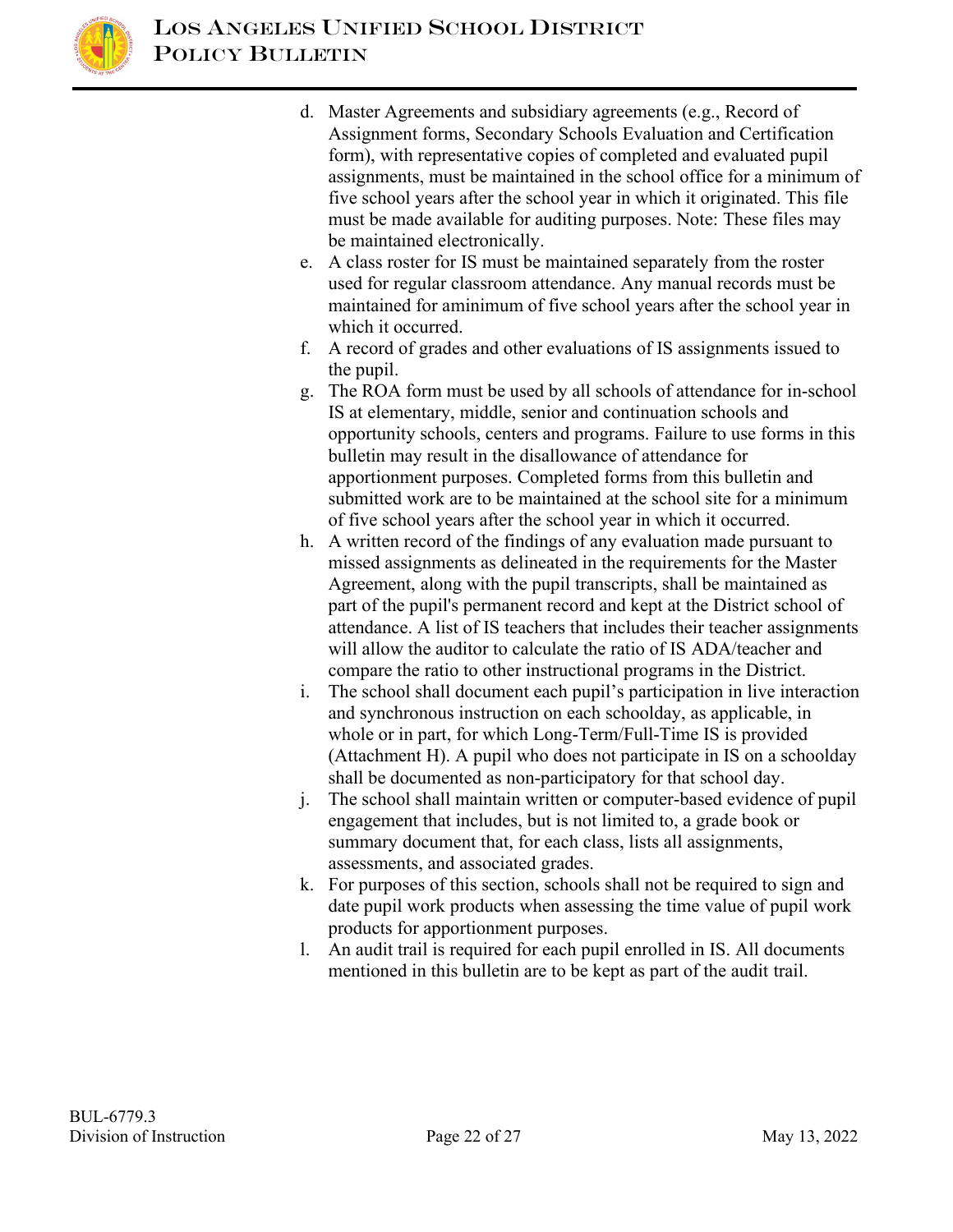

#### **XVI. ADDITIONAL RECORD-KEEPING REQUIREMENTS FOR THE DISTRICT**

- A. The District shall notify the California Collaborative for Educational Excellence of the following information, following the form and procedures it develops, on or before the second and fourth Monday of each month, of the following information related to IS:
	- 1. The number of pupils who have opted into IS provided by the Local Educational Agency.
	- 2. How the Local Educational Agency is meeting the daily or weekly synchronous requirement for pupils.
	- 3. Actions the Local Educational Agency is taking to encourage the transition of the pupils to in-person instruction.
	- 4. The expanded learning opportunities provided to pupils.
	- 5. How the school is addressing the mental health and wellness needs of pupils.
	- 6. The supports and interventions the school is using to address the academic needs of pupils.
	- 7. The enrichment opportunities provided to pupils.
	- 8. The safety protocols the school is using to ensure the health and safety of pupils and staff.
	- 9. Any additional information requested by the California Collaborative for Educational Excellence, in consultation with the executive director of the state board.
- B. The District shall ensure staff-to-pupil ratios are consistent in all IS offerings and document accordingly.
- C. The District shall maintain verification of adoption of IS policies and procedures and ensure IS courses are aligned to all relevant local and state content standards. For high schools, this shall include access to all courses offered by the Local Educational Agency for graduation and approved by the University of California or the California State University as creditable under the a-g admissions criteria.
- D. For audit purposes, the District shall ensure that records are appropriately maintained. These records shall include, but are not limited to, the following:
	- 1. A copy of the IS policy and related procedures.
	- 2. A listing of the pupils, by grade level, program, and school, who have participated in IS, along with the units of the curriculum attempted and completed by pupils in grades TK-8 and the course credits attempted by and awarded to pupils in grades 9-12.
	- 3. A file of all agreements, Master Agreement (Attachment A, C, or I), Record of Assignment (ROA) form (Attachment B, D, E, or J), Secondary Short-Term Evaluation and Certification of Pupil Work Assignment Credit and Apportionment Attendance Credit for Independent Study form (Attachment G), with representative samples of each pupil's work products bearing the IS Teacher's notations indicating that the IS teacher has personally evaluated the work or personally reviewed the evaluations made by another certificated teacher.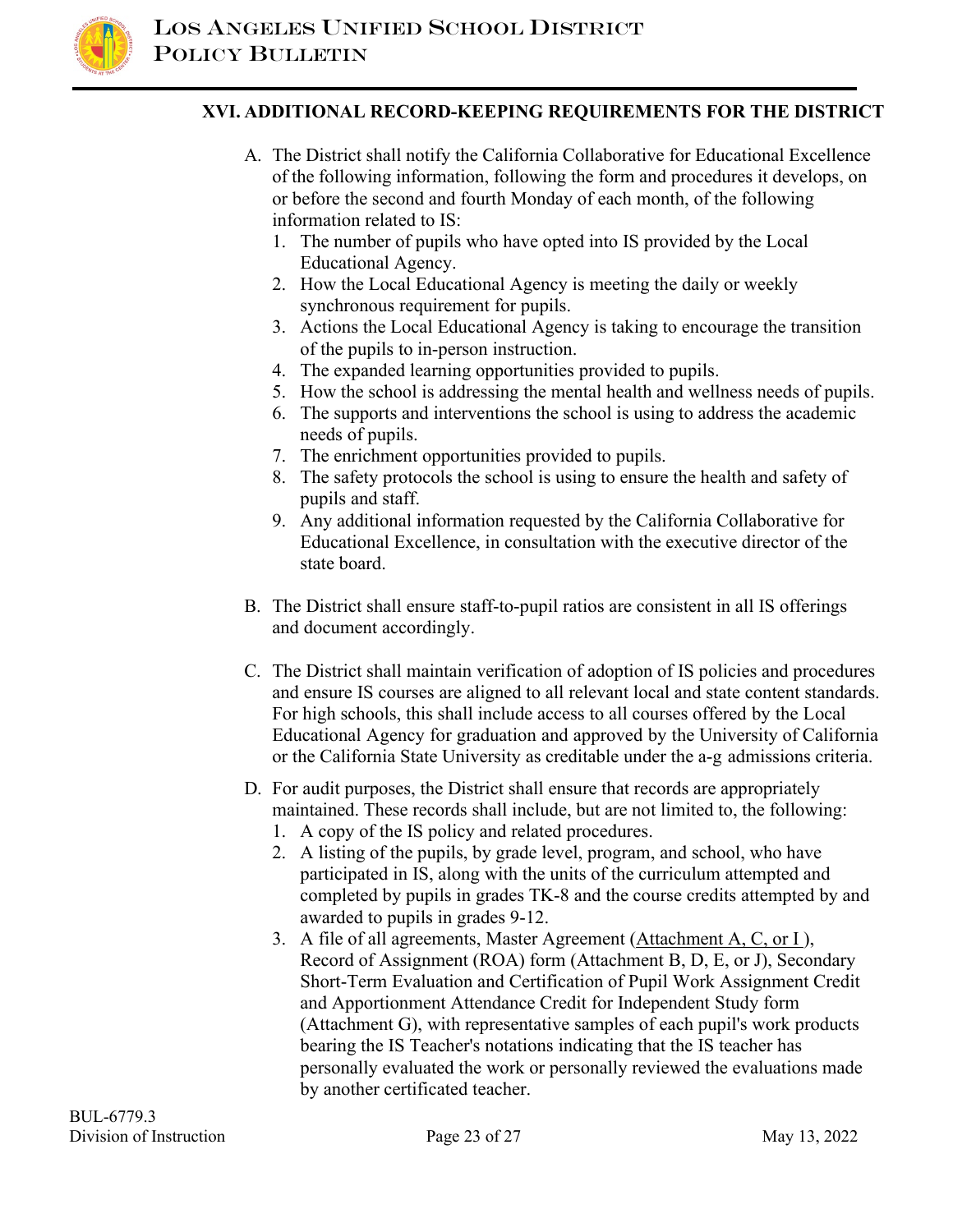

4. As appropriate to the program in which the pupils are participating, a daily or hourly attendance register that is separate from classroom attendance records, maintained on a current basis as time values of pupil work products judged by a certificated teacher, and reviewed by the IS Supervising Designee if they are two different persons. 5. Appropriate documentation of compliance with the teacher-pupil ratios required by EC section 51745.6. 6. Appropriate documentation of compliance to ensure the coordination, evaluation, and supervision of the IS of each pupil by a District employee who possesses a valid certification document pursuant to EC 44865 or an emergency credential pursuant to EC section 44300 (EC section 51747.5). E. The District shall collect information regarding the number of pupils participating in IS for 15 or more schooldays, for CALPADS reporting purposes. **RELATED RELATED** • REF-6554.4, 2019-20 *Opening Day Procedures Supplemental Guide and*<br>RESOURCES *Lighter data Nevember 1, 2019 Updates*, dated November 1, 2019 • BUL-1040.4, *Credit for Concurrent Enrollment in High School and Community College*, dated October 23, 2019 • MEM-6733.4, *Credit Recovery Program Opportunities*, dated September 28, 2020 • BUL-6838.1, *Criteria for Granting Instructional Credit in Secondary Schools*, dated November 21, 2017

- BUL-6718, *Educational Rights and Guidelines for Youth in Foster Care, Experiencing Homelessness, and/or Involved with the Juvenile Justice System*, dated August 8, 2016
- BUL-2332.7, *Elementary School Progress Report Marking Practices and Procedures,* dated September 6, 2018
- BUL-076310.1*, Graduation Exemption and Partial Credits*, dated December 13, 2019
- BUL-1353.1, *Marking Practices and Procedures in Secondary Schools,*  dated October 25, 2004
- BUL-6837.1, *Pupils in the Entertainment and Allied Industries*, dated November 21, 2017
- BUL-1926.3, *Request to Change a Pupil's Grade*, dated September 17, 2019
- BUL-5341.3 *Inter-District Permits (District to District) and Student Transfers in Elementary and Secondary School*, dated February 8, 2021
- BUL-5412.3, *Procedures for Students with Disabilities Participating in City of Angels Independent Study School*, dated August 2, 2021.
- [MiSiS Job Aids- Independent Studies Attendance](https://achieve.lausd.net/Page/13165) Procedures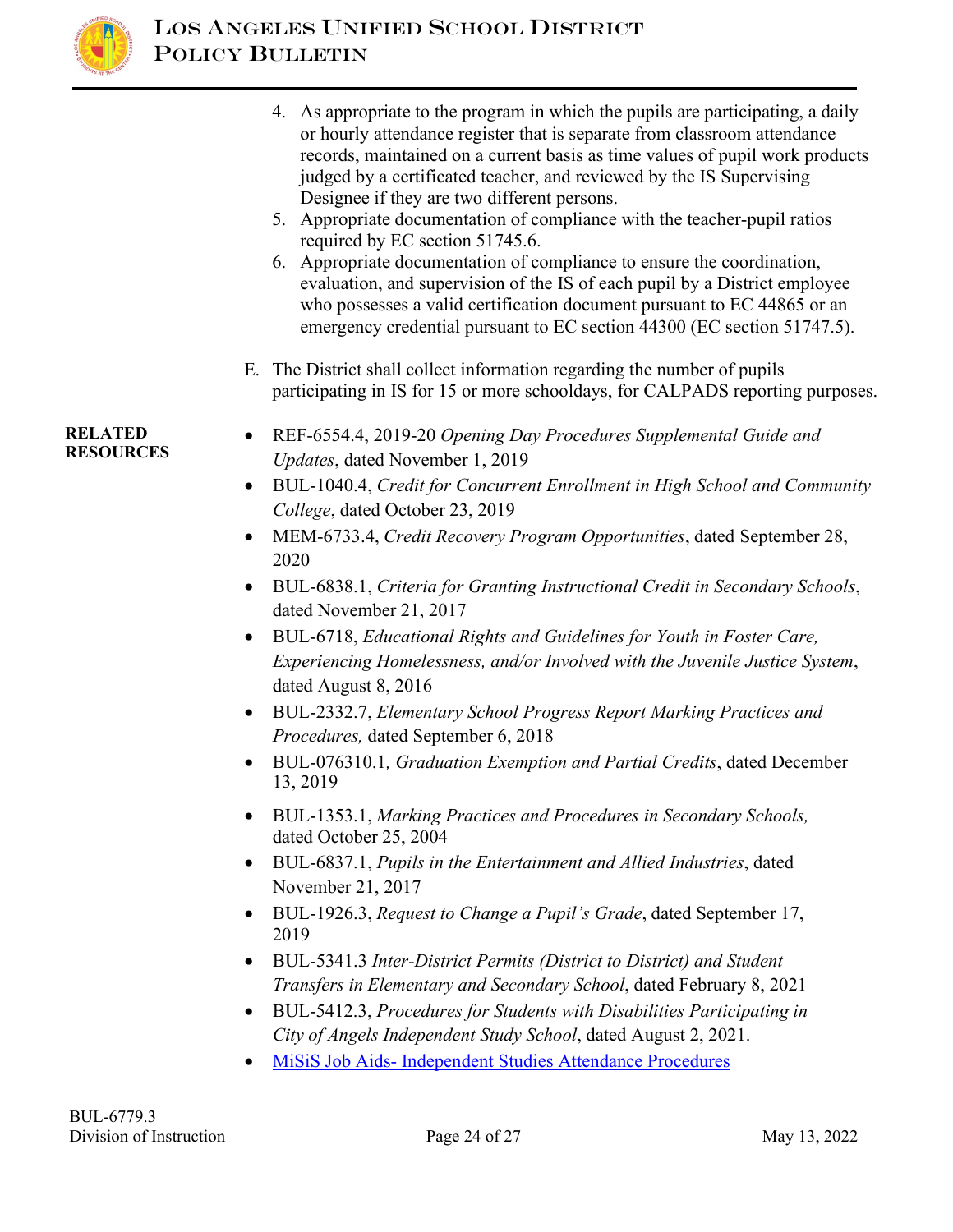

| <b>LEGAL</b>     | California EC sections 51745-51749.6                                               |
|------------------|------------------------------------------------------------------------------------|
| <b>AUTHORITY</b> | California Code of Regulations (CCR), Title 5, Sections 11700-11703                |
|                  | Every Student Succeeds Act, 20 USC section 6312                                    |
|                  | Authorization for Independent Study is found in California EC (E.C.), Article 5.5, |
|                  | Sections 51745-and 51749.6 California Code of Regulations (CCR), Title 5, Sections |
|                  | 11700-11703.                                                                       |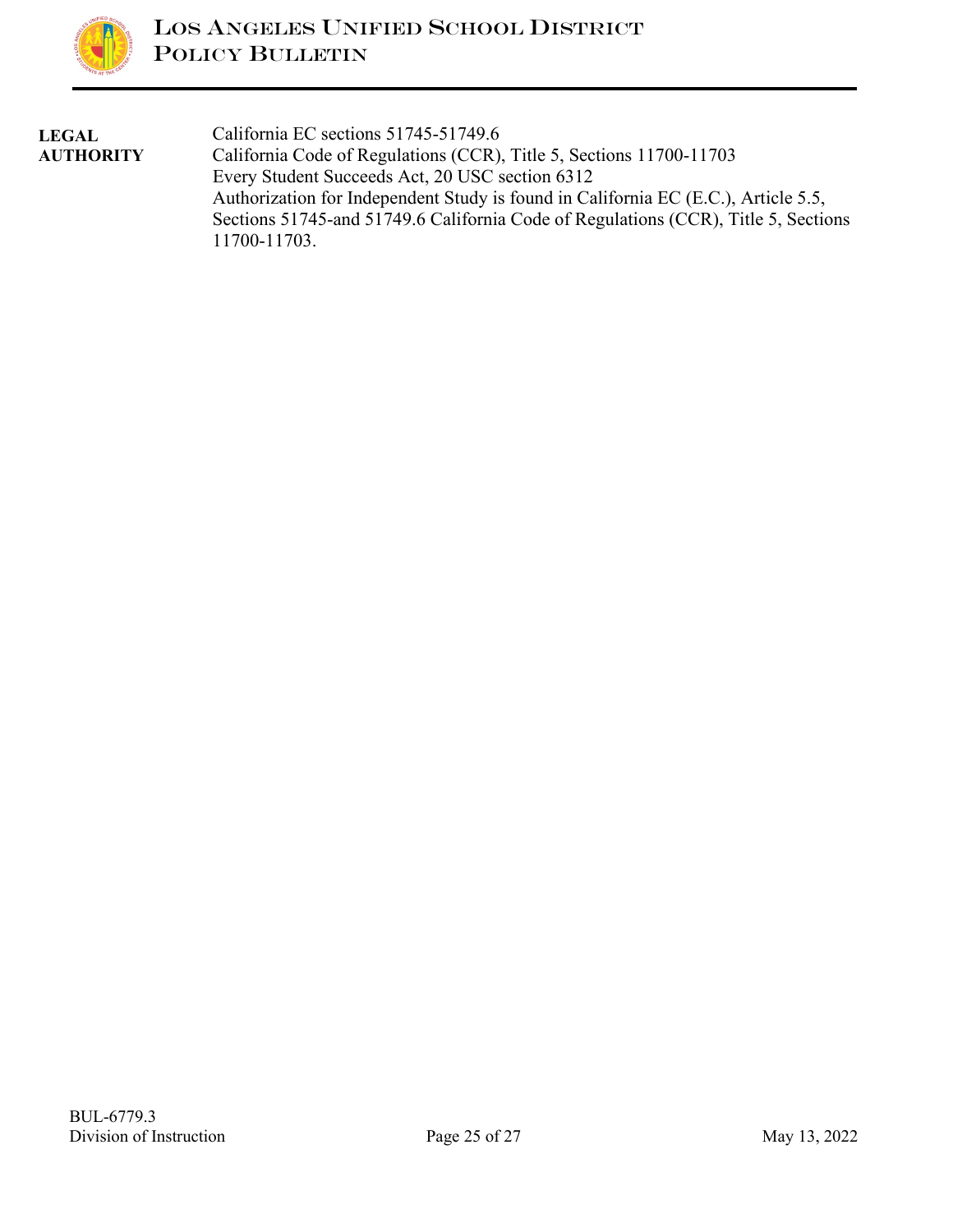

## **ASSISTANCE:** For assistance or further information please contact:

| Office                                                              | Contact                                                       | <b>Phone</b>       | E-mail                      |
|---------------------------------------------------------------------|---------------------------------------------------------------|--------------------|-----------------------------|
| City of Angels School                                               | Vince Carbino<br>Principal                                    | $(323)$ 415-8350   | vince.carbino@lausd.net     |
| Office of Virtual Academy                                           | Jesus Angulo<br>Administrator of<br>Operations                | $(213)$ 241-2610   | jangulo@lausd.net           |
| Division of Instruction                                             | Brenda Pensamiento<br>Secondary Administrator                 | $(213)$ 241-4196   | pensami@lausd.net           |
| Division of Instruction                                             | Mylene Keipp<br>Secondary Director                            | $(213)$ 241-5333   | mylene.kiepp@lausd.net      |
| Division of Instruction                                             | Carlen Powell<br>Elementary Administrator                     | $(213)$ 241-4196   | carlen.powell@lausd.net     |
| Division of Instruction<br>Academic & Counseling<br>Services        | Shelly Alavez<br>Counseling Coordinator                       | $(213)$ 241-7510   | sxa3900@lausd.net           |
| Division of Instruction<br>Academic & Counseling<br><b>Services</b> | Nancy Chavez<br>Counseling Coordinator<br>for Options Schools | $(213)$ 241-7510   | nchave2@lausd.net           |
| Division of Special<br>Education                                    | Lela Rondeau<br>Coordinator<br>TK-12 Instruction              | $(213)$ 241-6701   | lela.rondeau@lausd.net      |
| Student Discipline &<br><b>Expulsion Support Office</b>             | Isabel Villalobos<br>Coordinator                              | $(213) 202 - 7555$ | isabel.villalobos@lausd.net |
| MiSiS Support - Help Desk                                           | IT Helpdesk                                                   | $(213)$ 241-5200   | ITD.lausd.net               |
| Pupil Services and Attendance                                       | Elsy Rosado<br>Director                                       | $(213)$ 241-3844   | eyr3367@lausd.net           |

| <b>Local District</b> | <b>Counseling Coordinator</b>      | <b>Phone</b>       | E-mail                                         |
|-----------------------|------------------------------------|--------------------|------------------------------------------------|
| LD Central            | Carmela Bravo                      | $(213)$ 241-0126   | cbravo@lausd.net                               |
| LD East               | Eiman Hernandez<br>Julio Hernandez | $(323)$ 224-3100   | exh6016@lausd.net<br>julio.hernandez@lausd.net |
| LD Northeast          | Janet Lord                         | $(818)$ 252-5400   | jlord@lausd.net                                |
| LD Northwest          | Angelica Streif                    | $(818) 654 - 3600$ | $axs03761@$ lausd.net                          |
| LD South              | Barbara Politz                     | $(310)$ 354-3400   | blp2505@lausd.net                              |
| LD West               | Gina Kim                           | $(310)$ 914-2100   | gxk1383@lausd.net                              |